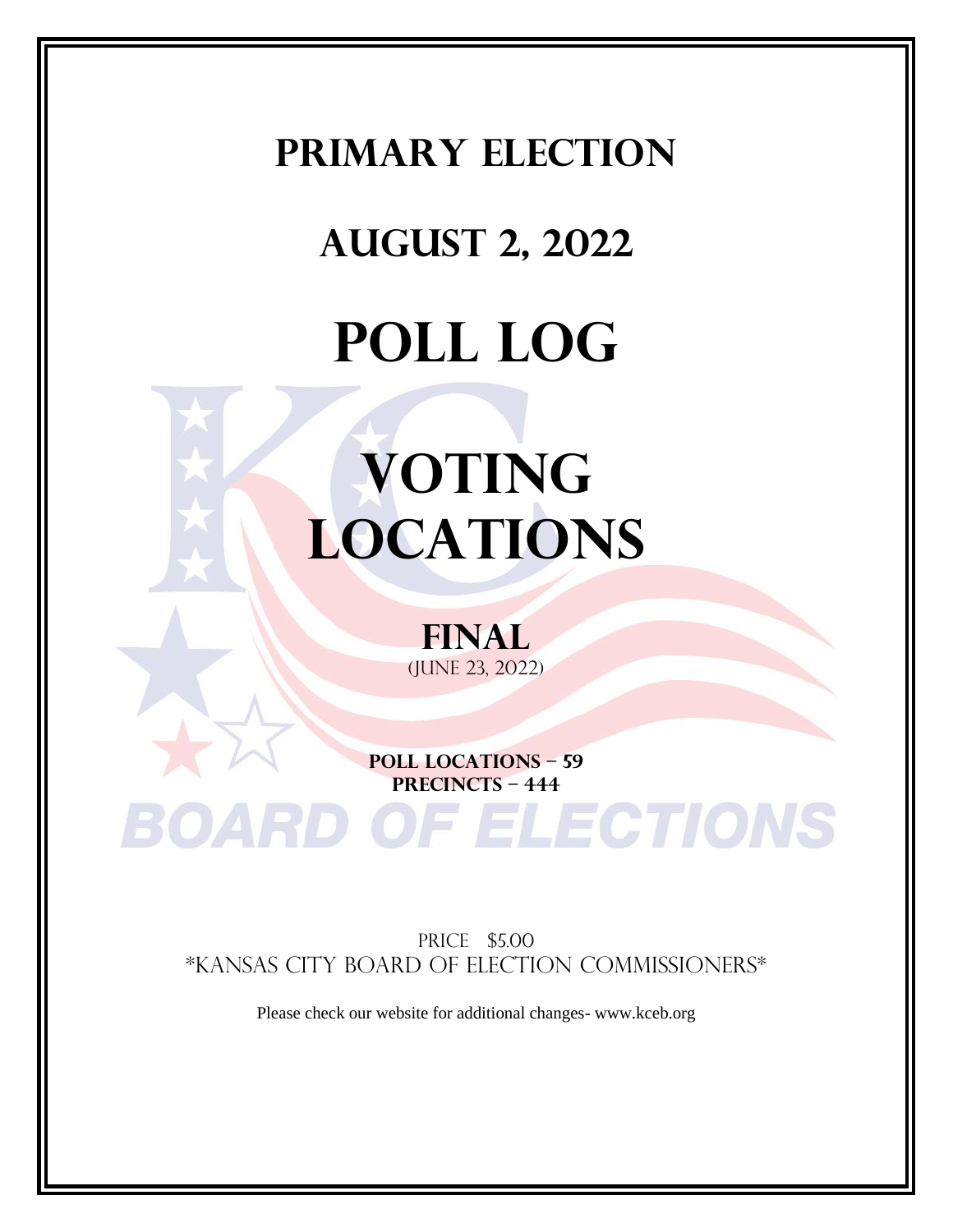|                          | <b>POLL LOCATIONS</b><br><b>AUGUST 2, 2022 PRIMARY ELECTION</b> |                    |               |                                 |                  |                      |  |  |  |  |
|--------------------------|-----------------------------------------------------------------|--------------------|---------------|---------------------------------|------------------|----------------------|--|--|--|--|
| WARD                     | PCT                                                             |                    | <b>VOTERS</b> | <b>POLLING PLACE</b>            | <b>ADDRESS</b>   | <b>LOCATION</b>      |  |  |  |  |
| $\mathbf{1}$             | $3*$                                                            | 20                 | 37            | <b>GRACE &amp; HOLY TRINITY</b> | 415 W. 13TH ST.  | <b>FOUNDERS HALL</b> |  |  |  |  |
|                          | 14                                                              | 488                | 158           | <b>CATHEDRAL</b>                |                  |                      |  |  |  |  |
|                          |                                                                 |                    |               | (A)                             |                  |                      |  |  |  |  |
| <b>SH 23</b>             |                                                                 |                    |               |                                 |                  |                      |  |  |  |  |
| CL1                      |                                                                 |                    |               |                                 |                  |                      |  |  |  |  |
|                          | <b>TOTAL</b>                                                    | 508                | 195           | 703                             |                  |                      |  |  |  |  |
|                          | $\overline{4}$                                                  | 587                | 197           |                                 |                  |                      |  |  |  |  |
|                          | 8                                                               | 1214               | 398           |                                 |                  |                      |  |  |  |  |
|                          | 13                                                              | 2484               | 780           |                                 |                  |                      |  |  |  |  |
| <b>SH 24</b>             |                                                                 |                    |               |                                 |                  |                      |  |  |  |  |
| CL <sub>1</sub>          |                                                                 |                    |               |                                 |                  |                      |  |  |  |  |
|                          | <b>TOTAL</b><br>11                                              | 4285<br>${\cal O}$ | 1375<br>0     | 5660                            |                  |                      |  |  |  |  |
|                          |                                                                 |                    |               |                                 |                  |                      |  |  |  |  |
| SH 23                    |                                                                 |                    |               |                                 |                  |                      |  |  |  |  |
| CL <sub>2</sub>          |                                                                 |                    |               |                                 |                  |                      |  |  |  |  |
|                          | TOTAL                                                           | ${\cal O}$         | 0             | $\overline{10}$                 |                  |                      |  |  |  |  |
| $\mathbf{1}$             | $5*$                                                            | 1408               | 196           | <b>SACRED HEART HALL</b>        | 814 W. 26TH ST   | <b>HALL</b>          |  |  |  |  |
|                          | $\mathbf{1}$                                                    | 368                | 77            | (B)                             |                  |                      |  |  |  |  |
|                          | $\overline{2}$                                                  | 603                | 63            |                                 |                  |                      |  |  |  |  |
|                          | 10                                                              | 0                  | 0             |                                 |                  |                      |  |  |  |  |
| SH 19                    | 12                                                              | 0                  | $\mathbf{1}$  |                                 |                  |                      |  |  |  |  |
| CL <sub>1</sub>          |                                                                 |                    |               |                                 |                  |                      |  |  |  |  |
|                          | <b>TOTAL</b>                                                    | 2379               | 337           | 2716                            |                  |                      |  |  |  |  |
| 1                        | $7*$                                                            | 1630               | 337           | <b>WW I MUSEUM</b>              | 2 MEMORIAL DRIVE | SOUTH LAWN PARKING   |  |  |  |  |
|                          | 6                                                               | 2097               | 506           | (C)                             |                  |                      |  |  |  |  |
|                          | 9                                                               | 102                | 15            |                                 |                  |                      |  |  |  |  |
| SH 24                    |                                                                 |                    |               |                                 |                  |                      |  |  |  |  |
| CL1                      |                                                                 |                    |               |                                 |                  |                      |  |  |  |  |
|                          | TOTAL 3829                                                      |                    | 858           | 4687                            |                  |                      |  |  |  |  |
| <b>POLL LOCATIONS: 3</b> |                                                                 |                    |               | <b>WARD</b>                     |                  |                      |  |  |  |  |
| <b>PRECINCTS: 14</b>     |                                                                 |                    |               | $\mathbf{1}$                    |                  |                      |  |  |  |  |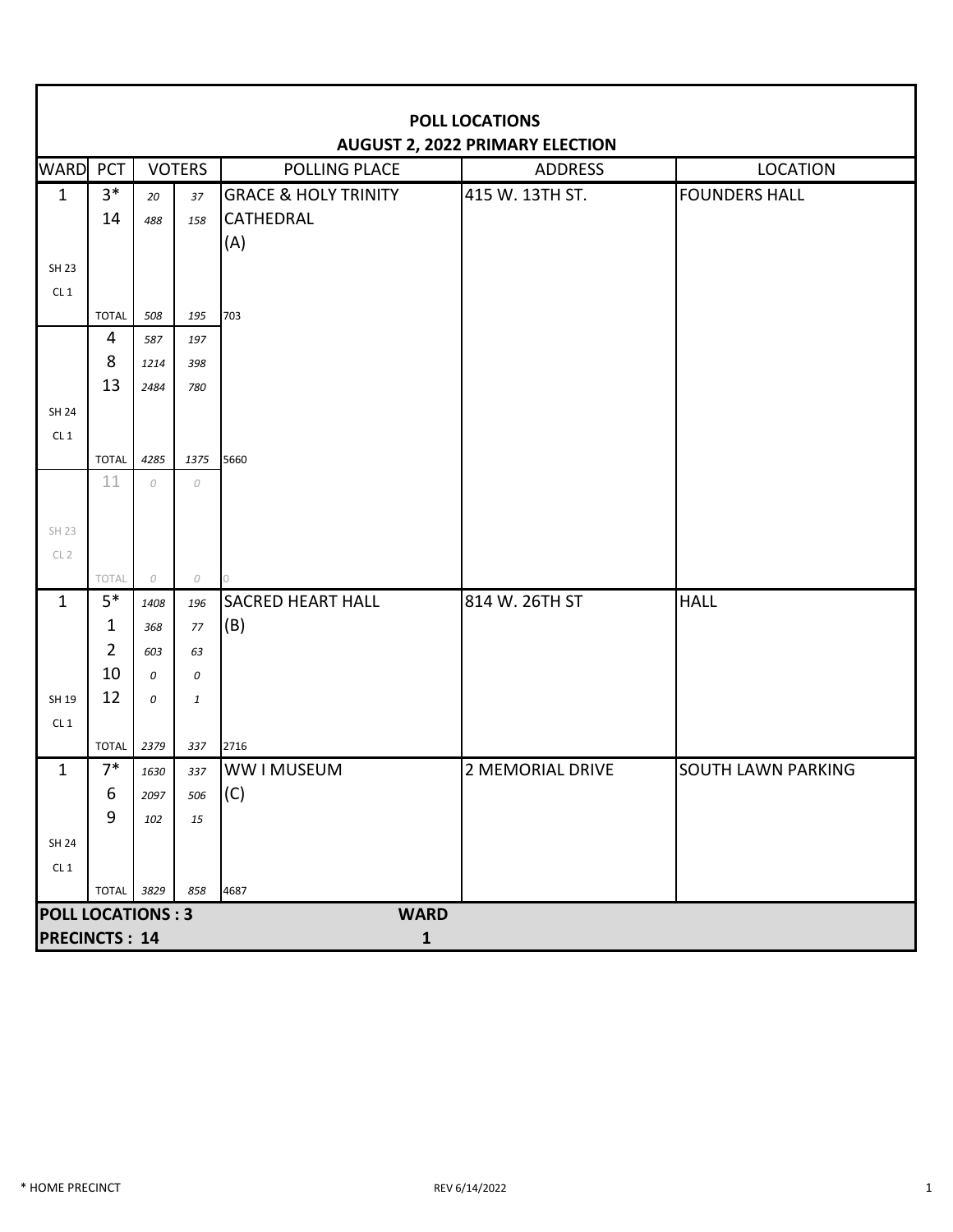|                          | <b>POLL LOCATIONS</b><br><b>AUGUST 2, 2022 PRIMARY ELECTION</b> |                |                |                              |                  |                         |  |  |  |  |  |
|--------------------------|-----------------------------------------------------------------|----------------|----------------|------------------------------|------------------|-------------------------|--|--|--|--|--|
| <b>WARD</b>              | PCT                                                             |                | <b>VOTERS</b>  | <b>POLLING PLACE</b>         | <b>ADDRESS</b>   | <b>LOCATION</b>         |  |  |  |  |  |
| $\overline{2}$           | $2*$                                                            | 432            | 105            | <b>WAYNE MINER COURT</b>     | 1940 E. 11TH ST. | <b>GYM</b>              |  |  |  |  |  |
|                          | $\mathbf{1}$                                                    | 302            | 69             | (A)                          |                  |                         |  |  |  |  |  |
|                          | 11                                                              | 524            | 152            |                              |                  |                         |  |  |  |  |  |
|                          | 13                                                              | 8              | $\mathfrak{Z}$ |                              |                  |                         |  |  |  |  |  |
| SH 23                    | 16                                                              | 46             | 12             |                              |                  |                         |  |  |  |  |  |
| CL <sub>2</sub>          | 18                                                              | 403            | 224            |                              |                  |                         |  |  |  |  |  |
|                          | <b>TOTAL</b>                                                    | 1715           | 565            | 2280                         |                  |                         |  |  |  |  |  |
|                          | $6 \overline{6}$                                                | 10             | 0              |                              |                  |                         |  |  |  |  |  |
| SH 19                    | 15<br>28                                                        | 128            | 14             |                              |                  |                         |  |  |  |  |  |
| CL <sub>2</sub>          |                                                                 | 0              | 9              |                              |                  |                         |  |  |  |  |  |
|                          | <b>TOTAL</b><br>8                                               | 138<br>265     | 23<br>67       | 10                           |                  |                         |  |  |  |  |  |
|                          | 12                                                              | $\mathbf{1}$   | $\mathbf{1}$   |                              |                  |                         |  |  |  |  |  |
| SH 24                    | 19                                                              | 0              | 0              |                              |                  |                         |  |  |  |  |  |
| CL1                      |                                                                 |                |                |                              |                  |                         |  |  |  |  |  |
|                          | <b>TOTAL</b>                                                    | 266            | 68             | 334                          |                  |                         |  |  |  |  |  |
| $\overline{2}$           | $3*$                                                            | 506            | 99             | <b>LINCOLN MIDDLE SCHOOL</b> | 2012 E. 23RD ST  | <b>GYM</b>              |  |  |  |  |  |
|                          | $\overline{4}$                                                  | 688            | 138            | (B)                          |                  |                         |  |  |  |  |  |
|                          | 10                                                              | 176            | 37             |                              |                  |                         |  |  |  |  |  |
|                          | 14                                                              | 232            | 36             |                              |                  |                         |  |  |  |  |  |
|                          | 21                                                              | 0              | 0              |                              |                  |                         |  |  |  |  |  |
|                          | 23                                                              | $\overline{4}$ | 0              |                              |                  |                         |  |  |  |  |  |
|                          | 26                                                              | 308            | 81             |                              |                  |                         |  |  |  |  |  |
| SH 23                    |                                                                 |                |                |                              |                  |                         |  |  |  |  |  |
| CL <sub>2</sub>          |                                                                 |                |                |                              |                  |                         |  |  |  |  |  |
|                          | <b>TOTAL</b><br>$\overline{17}$                                 | 1914           | 391            | 2305                         |                  |                         |  |  |  |  |  |
| SH 23                    |                                                                 | 263            | 58             |                              |                  |                         |  |  |  |  |  |
| CL <sub>1</sub>          |                                                                 |                |                |                              |                  |                         |  |  |  |  |  |
|                          | <b>TOTAL</b>                                                    | 263            | 58             | 321                          |                  |                         |  |  |  |  |  |
| $\overline{2}$           | 5                                                               | 891            | 157            | <b>MT. PLEASANT BAPTIST</b>  | 2200 OLIVE ST    | <b>FELLOWSHIP HALL-</b> |  |  |  |  |  |
|                          | 25                                                              | 336            | 157            | <b>CHURCH</b>                |                  | <b>OLIVE ST SIDE</b>    |  |  |  |  |  |
|                          | 27                                                              | 216            | 47             | (C)                          |                  |                         |  |  |  |  |  |
| <b>SH 23</b>             |                                                                 |                |                |                              |                  |                         |  |  |  |  |  |
| CL <sub>2</sub>          |                                                                 |                |                |                              |                  |                         |  |  |  |  |  |
|                          | <b>TOTAL</b>                                                    | 1443           | 361            | 1804                         |                  |                         |  |  |  |  |  |
|                          | $\overline{7}$                                                  | 23             | $\mathbf{1}$   |                              |                  |                         |  |  |  |  |  |
|                          |                                                                 |                |                |                              |                  |                         |  |  |  |  |  |
| <b>SH 22</b>             |                                                                 |                |                |                              |                  |                         |  |  |  |  |  |
| CL <sub>2</sub>          |                                                                 |                |                |                              |                  |                         |  |  |  |  |  |
|                          | <b>TOTAL</b>                                                    | 23             | $\mathbf{1}$   | 24                           |                  |                         |  |  |  |  |  |
|                          | 9                                                               | 41             | 31             |                              |                  |                         |  |  |  |  |  |
| SH 24                    | 20<br>22                                                        | 0<br>0         | 0<br>0         |                              |                  |                         |  |  |  |  |  |
| CL <sub>2</sub>          | 24                                                              | 0              | 0              |                              |                  |                         |  |  |  |  |  |
|                          | <b>TOTAL</b>                                                    | 41             | 31             | 72                           |                  |                         |  |  |  |  |  |
| <b>POLL LOCATIONS: 2</b> |                                                                 |                |                | <b>WARD</b>                  |                  |                         |  |  |  |  |  |
| <b>PRECINCTS: 28</b>     |                                                                 |                |                | $\overline{\mathbf{2}}$      |                  |                         |  |  |  |  |  |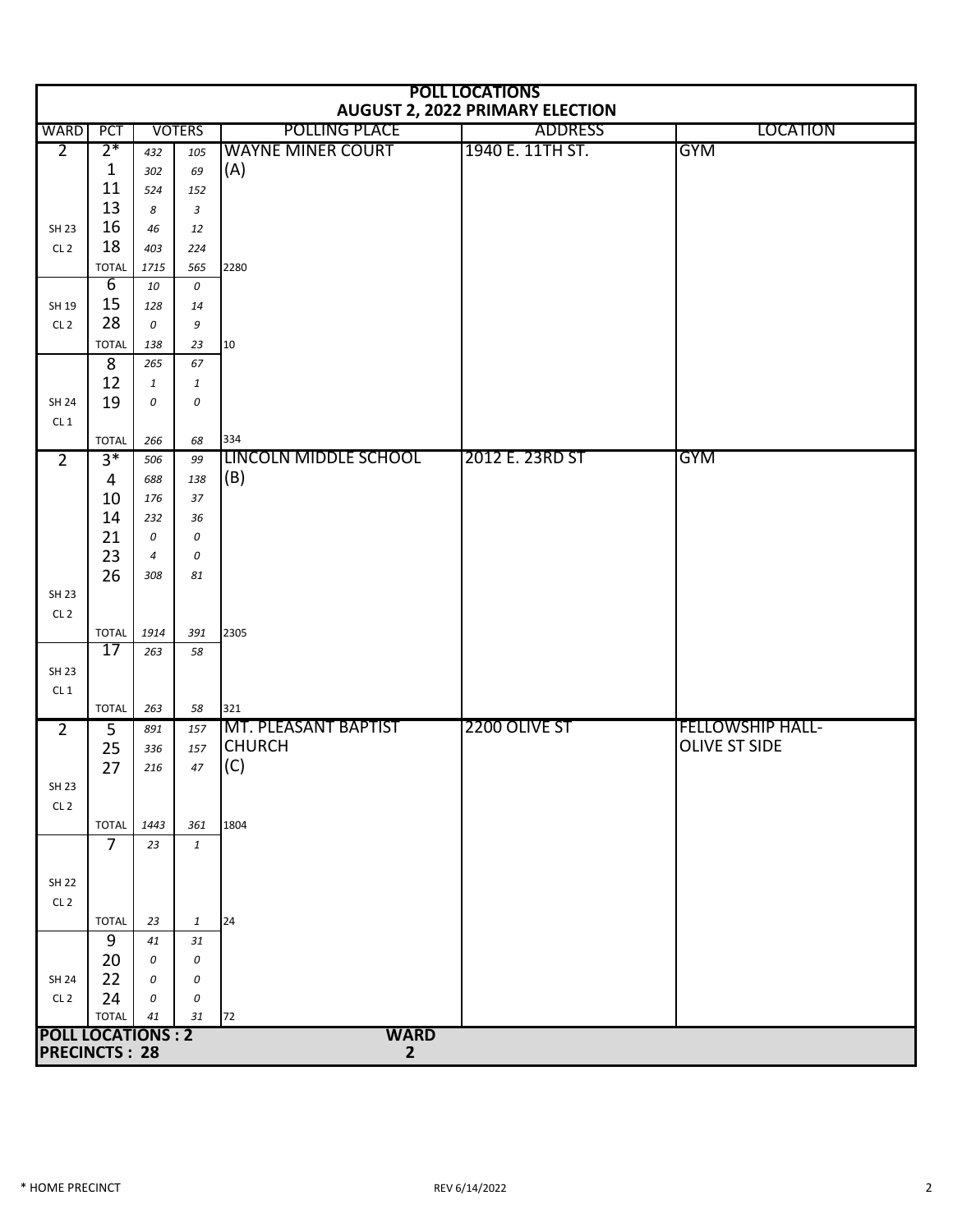|                                 | <b>POLL LOCATIONS</b><br><b>AUGUST 2, 2022 PRIMARY ELECTION</b> |      |               |                         |                    |                           |  |  |  |  |
|---------------------------------|-----------------------------------------------------------------|------|---------------|-------------------------|--------------------|---------------------------|--|--|--|--|
| <b>WARD</b>                     | PCT                                                             |      | <b>VOTERS</b> | POLLING PLACE           | <b>ADDRESS</b>     | <b>LOCATION</b>           |  |  |  |  |
| $\overline{3}$                  | $1*$                                                            | 296  | 36            | MT. SINAI BAPTIST       | 3634 BROOKLYN AVE. | <b>GYM</b>                |  |  |  |  |
|                                 | $\overline{2}$                                                  | 152  | 31            | <b>CHURCH</b>           |                    |                           |  |  |  |  |
|                                 |                                                                 |      |               | (A)                     |                    |                           |  |  |  |  |
| <b>SH 24</b><br>CL <sub>2</sub> |                                                                 |      |               |                         |                    |                           |  |  |  |  |
|                                 | <b>TOTAL</b>                                                    | 448  | 67            | 515                     |                    |                           |  |  |  |  |
| $\overline{3}$                  | 9                                                               | 392  | 85            |                         |                    |                           |  |  |  |  |
|                                 | 6                                                               | 461  | 71            |                         |                    |                           |  |  |  |  |
|                                 | 7                                                               | 491  | 107           |                         |                    |                           |  |  |  |  |
|                                 | 8                                                               | 472  | 87            |                         |                    |                           |  |  |  |  |
|                                 | 10                                                              | 780  | 109           |                         |                    |                           |  |  |  |  |
|                                 | 11                                                              | 558  | 60            |                         |                    |                           |  |  |  |  |
|                                 | 13                                                              | 322  | 73            |                         |                    |                           |  |  |  |  |
| <b>SH 22</b>                    | 14                                                              | 559  | 113           |                         |                    |                           |  |  |  |  |
| CL <sub>2</sub>                 | <b>TOTAL</b>                                                    | 4035 | 705           | 4740                    |                    |                           |  |  |  |  |
| $\overline{3}$                  | $3*$                                                            | 218  | 45            | <b>ROBERT J. MOHART</b> | 3211 FLORA AVE.    | <b>MULTI-PURPOSE ROOM</b> |  |  |  |  |
|                                 | 5                                                               | 679  | 114           | MULTI-PURPOSE CENTER    |                    |                           |  |  |  |  |
|                                 | 12                                                              | 277  | 39            | (B)                     |                    |                           |  |  |  |  |
|                                 | 15                                                              | 367  | 56            |                         |                    |                           |  |  |  |  |
| <b>SH 22</b>                    | 16                                                              | 308  | 71            |                         |                    |                           |  |  |  |  |
| CL <sub>2</sub>                 | 19                                                              | 189  | 38            |                         |                    |                           |  |  |  |  |
|                                 | <b>TOTAL</b>                                                    | 2038 | 363           | 2401                    |                    |                           |  |  |  |  |
|                                 | 4                                                               | 348  | 80            |                         |                    |                           |  |  |  |  |
|                                 | 17                                                              | 454  | 94            |                         |                    |                           |  |  |  |  |
| <b>SH 23</b>                    | 18                                                              | 529  | 105           |                         |                    |                           |  |  |  |  |
| CL <sub>2</sub>                 | TOTAL 1331                                                      |      | 279           | 1610                    |                    |                           |  |  |  |  |
| <b>POLL LOCATIONS: 2</b>        |                                                                 |      |               | <b>WARD</b>             |                    |                           |  |  |  |  |
| <b>PRECINCTS: 19</b>            |                                                                 |      |               | 3                       |                    |                           |  |  |  |  |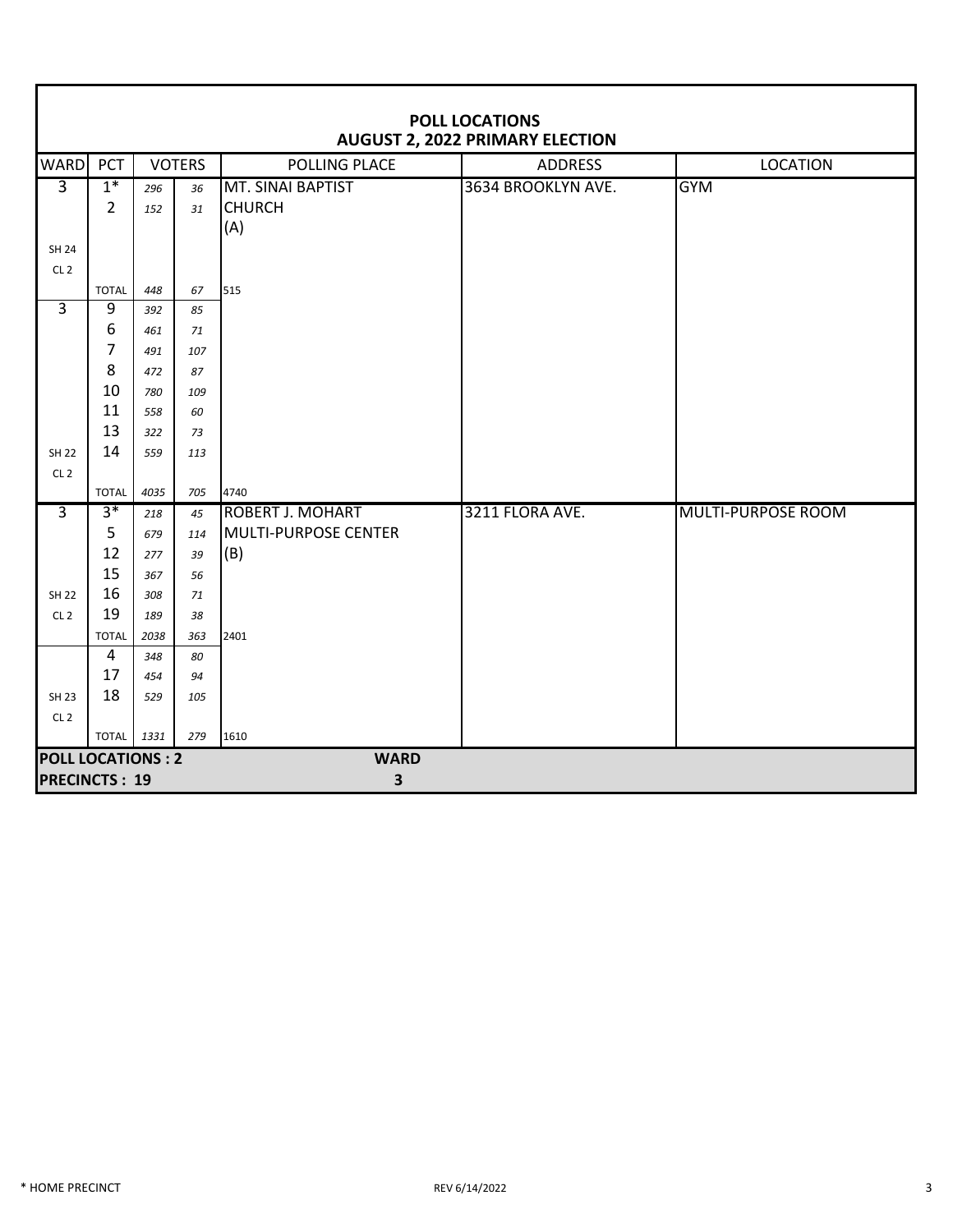|                          | <b>POLL LOCATIONS</b><br><b>AUGUST 2, 2022 PRIMARY ELECTION</b> |                |                |                         |                     |                             |  |  |  |  |  |
|--------------------------|-----------------------------------------------------------------|----------------|----------------|-------------------------|---------------------|-----------------------------|--|--|--|--|--|
| <b>WARD</b>              | PCT                                                             |                | <b>VOTERS</b>  | <b>POLLING PLACE</b>    | <b>ADDRESS</b>      | <b>LOCATION</b>             |  |  |  |  |  |
| 4                        | $3*$                                                            | 536            | 159            | MCC PENN VALLEY CAMPUS  | 3201 SOUTHWEST TFWY | <b>EDUCATION CENTER-</b>    |  |  |  |  |  |
|                          | $\mathbf{1}$                                                    | 688            | 166            | (A)                     |                     | <b>USE 31ST ST ENTRANCE</b> |  |  |  |  |  |
|                          | $\overline{2}$                                                  | 556            | 238            |                         |                     |                             |  |  |  |  |  |
|                          | $\overline{\mathbf{4}}$                                         | 739            | 184            |                         |                     |                             |  |  |  |  |  |
|                          | $\overline{7}$                                                  | 782            | 190            |                         |                     |                             |  |  |  |  |  |
|                          | 11                                                              | 554            | 45             |                         |                     |                             |  |  |  |  |  |
|                          | 12                                                              | 281            | 88             |                         |                     |                             |  |  |  |  |  |
| <b>SH 24</b>             | 13                                                              | 216            | 41             |                         |                     |                             |  |  |  |  |  |
| CL <sub>1</sub>          |                                                                 |                |                |                         |                     |                             |  |  |  |  |  |
|                          | <b>TOTAL</b>                                                    | 4352           | 1111           | 5463                    |                     |                             |  |  |  |  |  |
| $\overline{4}$           | $5*$                                                            | 936            | 297            | <b>THE WHOLE PERSON</b> | 3710 MAIN ST        | <b>COMMUNITY ROOM</b>       |  |  |  |  |  |
|                          | 6                                                               | 799            | 235            | (B)                     |                     |                             |  |  |  |  |  |
|                          | 9                                                               | 593            | 131            |                         |                     |                             |  |  |  |  |  |
|                          | 16                                                              | 72             | 8              |                         |                     |                             |  |  |  |  |  |
|                          | 17                                                              | 203            | 34             |                         |                     |                             |  |  |  |  |  |
|                          | 18                                                              | 0              | 0              |                         |                     |                             |  |  |  |  |  |
|                          | 19                                                              | $\overline{7}$ | $\overline{2}$ |                         |                     |                             |  |  |  |  |  |
| <b>SH 24</b>             |                                                                 |                |                |                         |                     |                             |  |  |  |  |  |
| CL1                      |                                                                 |                |                |                         |                     |                             |  |  |  |  |  |
| $\overline{4}$           | <b>TOTAL</b><br>$8*$                                            | 2610           | 707            | 3317                    |                     |                             |  |  |  |  |  |
|                          | 10                                                              | 372            | 102            |                         |                     |                             |  |  |  |  |  |
|                          | 14                                                              | 560            | 103            |                         |                     |                             |  |  |  |  |  |
| <b>SH 27</b>             | 15                                                              | 223<br>334     | 57<br>69       |                         |                     |                             |  |  |  |  |  |
| CL <sub>1</sub>          |                                                                 |                |                |                         |                     |                             |  |  |  |  |  |
|                          | TOTAL 1489                                                      |                | 331            | 1820                    |                     |                             |  |  |  |  |  |
| <b>POLL LOCATIONS: 2</b> |                                                                 |                |                | <b>WARD</b>             |                     |                             |  |  |  |  |  |
| <b>PRECINCTS: 19</b>     |                                                                 |                |                | $\overline{\mathbf{4}}$ |                     |                             |  |  |  |  |  |

П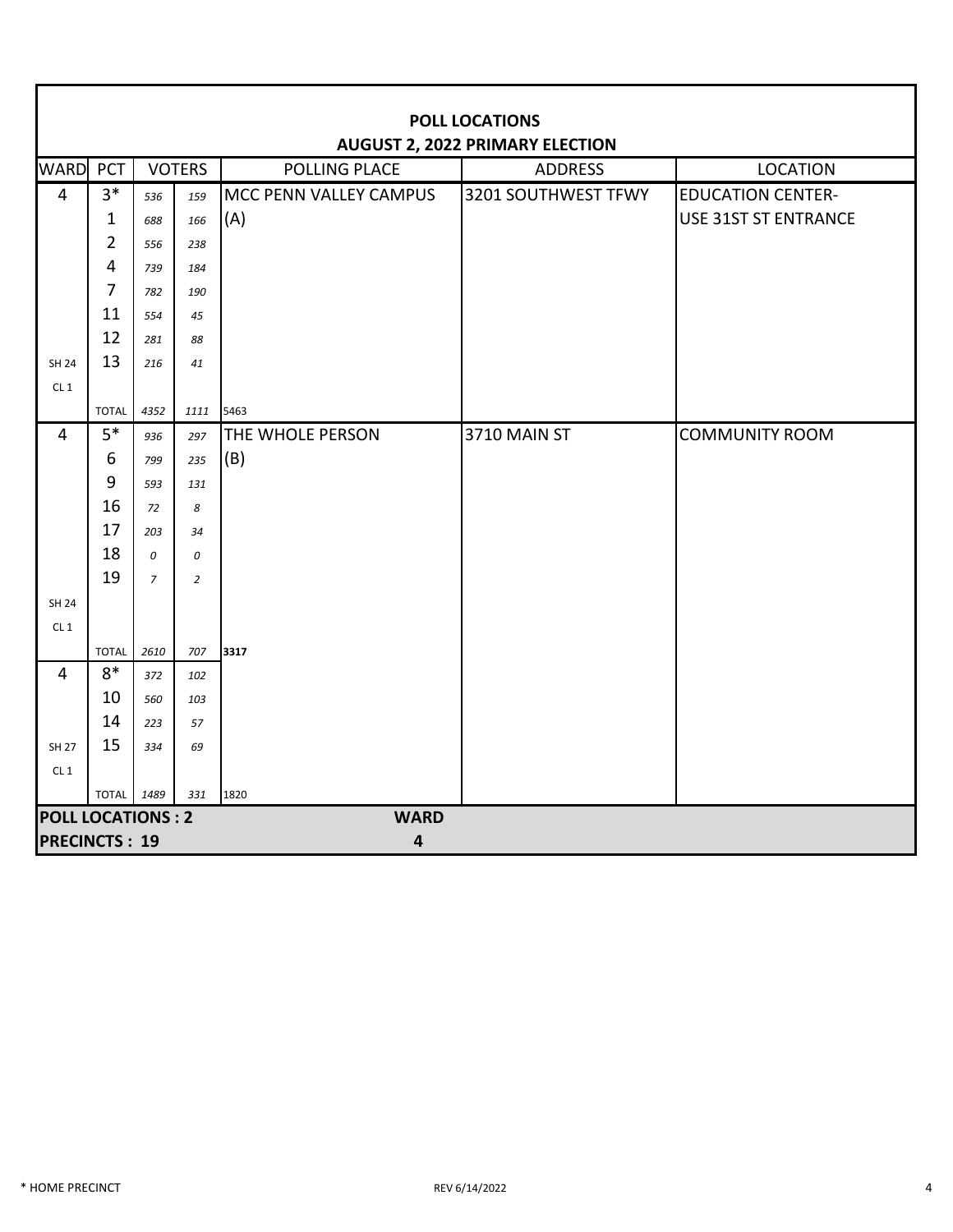|                          | <b>POLL LOCATIONS</b>                  |      |               |                         |                 |                     |  |  |  |  |  |
|--------------------------|----------------------------------------|------|---------------|-------------------------|-----------------|---------------------|--|--|--|--|--|
|                          | <b>AUGUST 2, 2022 PRIMARY ELECTION</b> |      |               |                         |                 |                     |  |  |  |  |  |
| <b>WARD</b>              | PCT                                    |      | <b>VOTERS</b> | <b>POLLING PLACE</b>    | <b>ADDRESS</b>  | <b>LOCATION</b>     |  |  |  |  |  |
| 5                        | $1^*$                                  | 22   | $\mathbf{1}$  | <b>ALL SOULS CHURCH</b> | 4501 WALNUT ST. | <b>CONOVER ROOM</b> |  |  |  |  |  |
|                          | 10                                     | 160  | 50            | (A)                     |                 |                     |  |  |  |  |  |
| <b>SH 25</b>             |                                        |      |               |                         |                 |                     |  |  |  |  |  |
| CL1                      |                                        |      |               |                         |                 |                     |  |  |  |  |  |
|                          | <b>TOTAL</b>                           | 182  | 51            | 233                     |                 |                     |  |  |  |  |  |
| 5                        | $2*$                                   | 922  | 194           |                         |                 |                     |  |  |  |  |  |
|                          | 6                                      | 872  | 250           |                         |                 |                     |  |  |  |  |  |
|                          | 7                                      | 701  | 230           |                         |                 |                     |  |  |  |  |  |
|                          | 8                                      | 1149 | 320           |                         |                 |                     |  |  |  |  |  |
|                          | 9                                      | 523  | 149           |                         |                 |                     |  |  |  |  |  |
| SH 24                    | 12                                     | 321  | 53            |                         |                 |                     |  |  |  |  |  |
| CL1                      |                                        |      |               |                         |                 |                     |  |  |  |  |  |
|                          | <b>TOTAL</b>                           | 4488 | 1196          | 5684                    |                 |                     |  |  |  |  |  |
| 5                        | $4*$                                   | 1255 | 266           | <b>ROANOKE</b>          | 3601 ROANOKE    | <b>GYM</b>          |  |  |  |  |  |
|                          | 3                                      | 938  | 300           | <b>COMMUNITY CENTER</b> | <b>ROAD</b>     |                     |  |  |  |  |  |
|                          | 5                                      | 703  | 138           | (B)                     |                 |                     |  |  |  |  |  |
| <b>SH 24</b>             | 11                                     | 542  | 105           |                         |                 |                     |  |  |  |  |  |
| CL1                      |                                        |      |               |                         |                 |                     |  |  |  |  |  |
|                          | <b>TOTAL</b>                           | 3438 | 809           | 4247                    |                 |                     |  |  |  |  |  |
| <b>POLL LOCATIONS: 2</b> |                                        |      |               | <b>WARD</b>             |                 |                     |  |  |  |  |  |
| <b>PRECINCTS: 12</b>     |                                        |      |               | 5                       |                 |                     |  |  |  |  |  |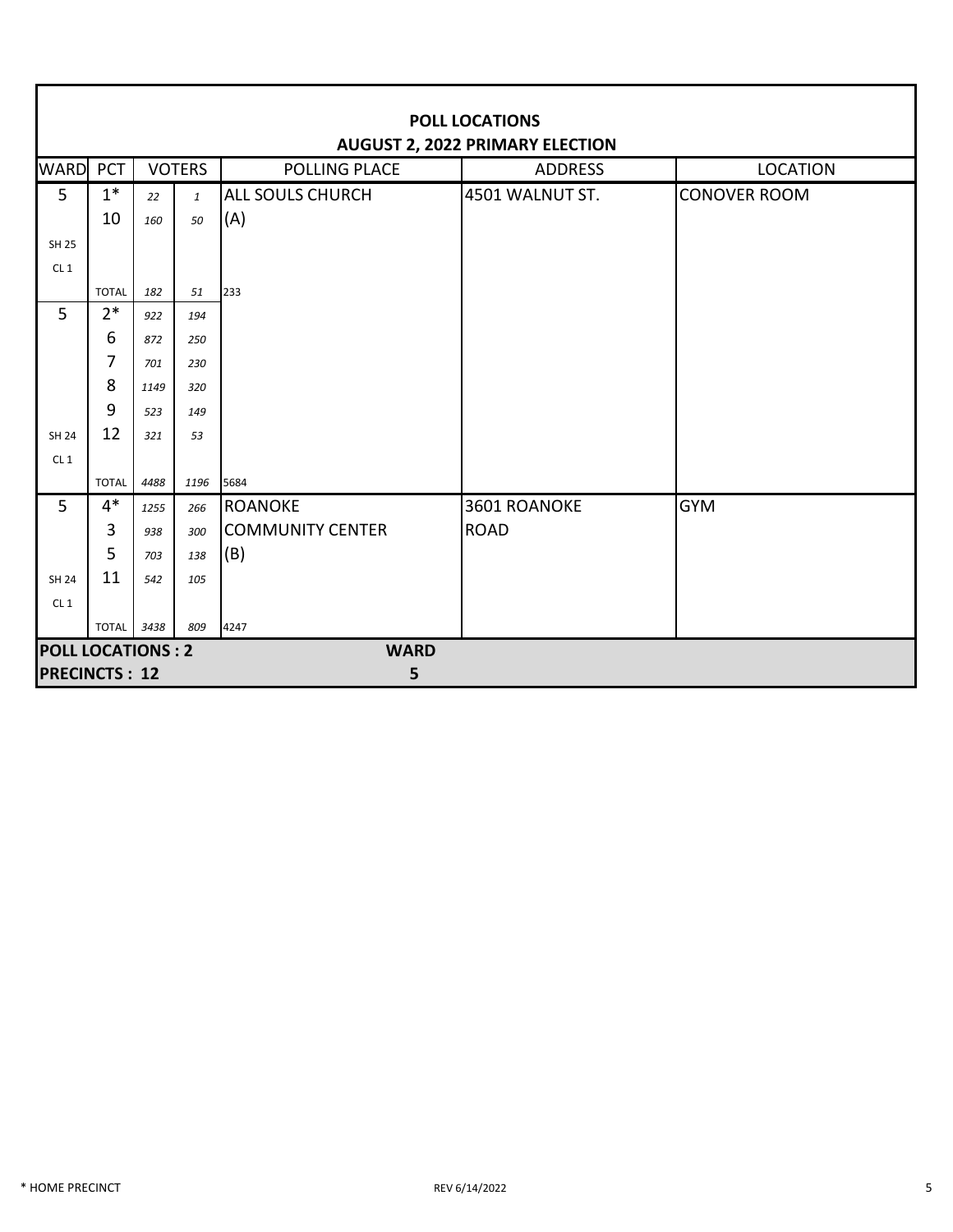|                                 | <b>POLL LOCATIONS</b><br><b>AUGUST 2, 2022 PRIMARY ELECTION</b> |            |                |                            |                    |                              |  |  |  |  |
|---------------------------------|-----------------------------------------------------------------|------------|----------------|----------------------------|--------------------|------------------------------|--|--|--|--|
| <b>WARD</b> PCT                 |                                                                 |            | <b>VOTERS</b>  | POLLING PLACE              | <b>ADDRESS</b>     | <b>LOCATION</b>              |  |  |  |  |
| $\overline{6}$                  | $1*$                                                            | 504        | 212            | <b>CENTRAL U.M. CHURCH</b> | <b>5144 OAK ST</b> | <b>CONNECT ROOM</b>          |  |  |  |  |
|                                 | 4                                                               | 805        | 172            | (A)                        |                    |                              |  |  |  |  |
|                                 | 5                                                               | 538        | 91             |                            |                    |                              |  |  |  |  |
|                                 | $\boldsymbol{6}$                                                | 798        | 243            |                            |                    |                              |  |  |  |  |
|                                 | $\overline{7}$                                                  | 750        | 173            |                            |                    |                              |  |  |  |  |
| <b>SH 25</b>                    | 21                                                              | 172        | 12             |                            |                    |                              |  |  |  |  |
| CL1                             | 23                                                              | $\theta$   | 0              |                            |                    |                              |  |  |  |  |
|                                 |                                                                 | 3567       | 903            | 4470                       |                    |                              |  |  |  |  |
|                                 | $\overline{2}$                                                  | 66         | 22             |                            |                    |                              |  |  |  |  |
| <b>SH 27</b>                    | 24                                                              | 59         | $\overline{7}$ |                            |                    |                              |  |  |  |  |
| CL1                             |                                                                 |            |                |                            |                    |                              |  |  |  |  |
|                                 | <b>TOTAL</b>                                                    | 125        | 29             | 154                        |                    |                              |  |  |  |  |
| $\overline{6}$                  | $11*$                                                           | 440        | 45             | <b>ROCKHURST COMMUNITY</b> | 5401 TROOST AVE    | <b>LOBBY</b>                 |  |  |  |  |
|                                 | 14<br>15                                                        | 723        | 100            | <b>CENTER</b>              |                    |                              |  |  |  |  |
|                                 | 17                                                              | 124        | 9              | (B)                        |                    |                              |  |  |  |  |
|                                 | 25                                                              | 154        | 30             |                            |                    |                              |  |  |  |  |
|                                 | 26                                                              | 207<br>144 | 18<br>18       |                            |                    |                              |  |  |  |  |
| <b>SH 25</b>                    |                                                                 |            |                |                            |                    |                              |  |  |  |  |
| CL <sub>1</sub>                 |                                                                 |            |                |                            |                    |                              |  |  |  |  |
|                                 |                                                                 | 1792       | 220            | 2012                       |                    |                              |  |  |  |  |
|                                 | $\overline{12}$                                                 | 591        | 68             |                            |                    |                              |  |  |  |  |
|                                 | 13                                                              | 107        | 18             |                            |                    |                              |  |  |  |  |
| <b>SH 27</b>                    | 27                                                              | 150        | 15             |                            |                    |                              |  |  |  |  |
| CL1                             |                                                                 |            |                |                            |                    |                              |  |  |  |  |
|                                 | <b>TOTAL</b>                                                    | 257        | 33             | 290                        |                    |                              |  |  |  |  |
| $\overline{6}$                  | $16*$                                                           | 372        | 45             | <b>SECOND PRESBYTERIAN</b> | 318 E. 55TH ST     | <b>WESTMINSTER RM- ENTER</b> |  |  |  |  |
|                                 | 18                                                              | 3          | 0              | <b>CHURCH</b>              |                    | <b>NORTH DOOR</b>            |  |  |  |  |
| <b>SH 27</b>                    | 19                                                              | 13         | 0              | (C)                        |                    |                              |  |  |  |  |
| CL <sub>1</sub>                 |                                                                 |            |                |                            |                    |                              |  |  |  |  |
|                                 |                                                                 | 388        | 45             | 433                        |                    |                              |  |  |  |  |
|                                 | 20                                                              | 350        | 41             |                            |                    |                              |  |  |  |  |
|                                 | 3                                                               | 697        | 114            |                            |                    |                              |  |  |  |  |
|                                 | 8<br>9                                                          | 453        | 48             |                            |                    |                              |  |  |  |  |
|                                 | 10                                                              | 737        | 72             |                            |                    |                              |  |  |  |  |
|                                 | 22                                                              | 520        | 46             |                            |                    |                              |  |  |  |  |
| <b>SH 25</b><br>CL <sub>1</sub> |                                                                 | 17         | 2              |                            |                    |                              |  |  |  |  |
|                                 |                                                                 | 2774       | 323            | 3097                       |                    |                              |  |  |  |  |
| <b>POLL LOCATIONS: 3</b>        |                                                                 |            |                | <b>WARD</b>                |                    |                              |  |  |  |  |
| <b>PRECINCTS: 27</b>            |                                                                 |            |                | $6\phantom{1}6$            |                    |                              |  |  |  |  |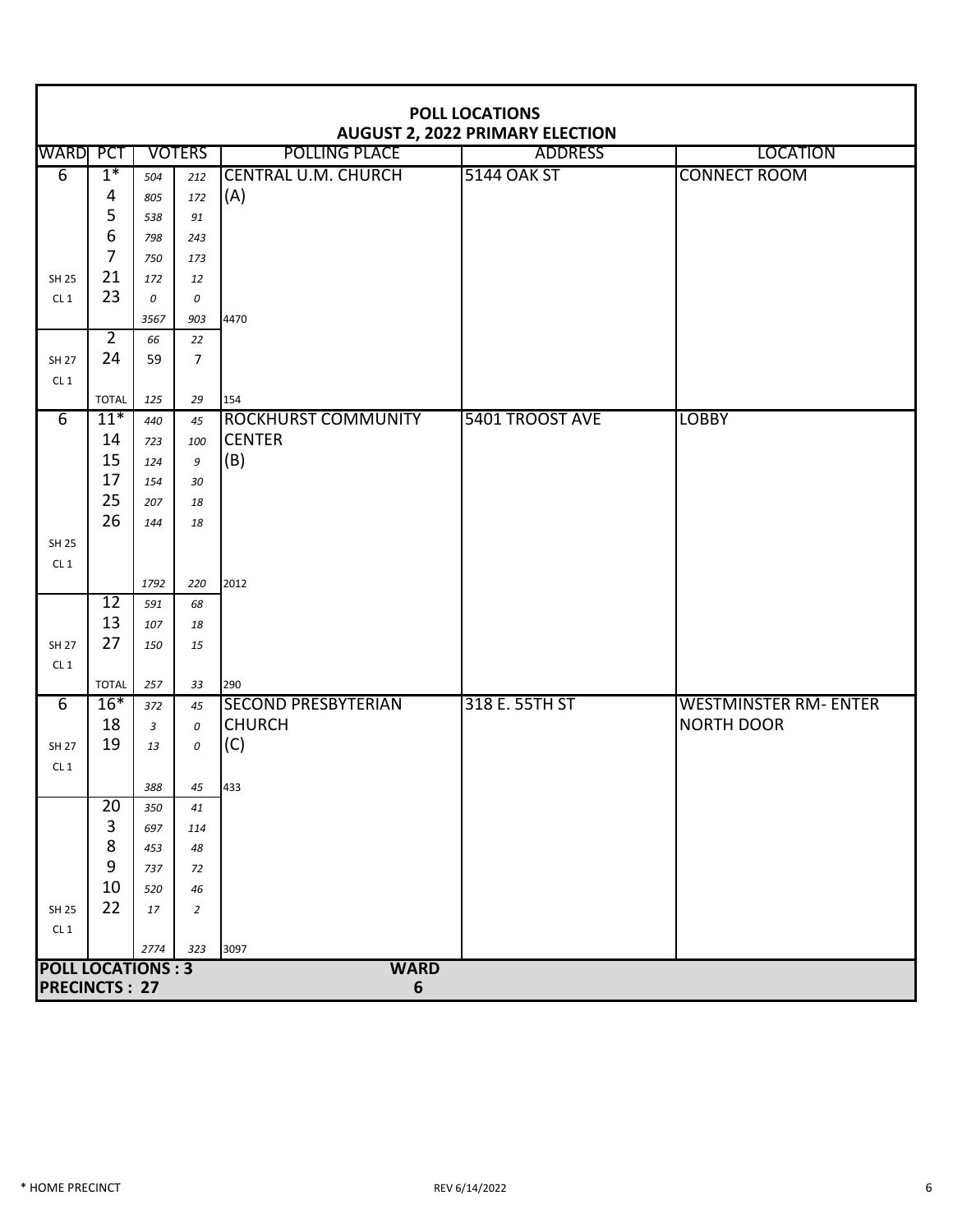| <b>POLL LOCATIONS</b><br><b>AUGUST 2, 2022 PRIMARY ELECTION</b> |                     |              |                |                         |                 |                 |  |  |  |
|-----------------------------------------------------------------|---------------------|--------------|----------------|-------------------------|-----------------|-----------------|--|--|--|
| <b>WARD</b>                                                     | PCT                 |              | <b>VOTERS</b>  | POLLING PLACE           | <b>ADDRESS</b>  | <b>LOCATION</b> |  |  |  |
| $\overline{7}$                                                  | $9*$                | 776          | 170            | <b>PASEO ACADEMY</b>    | 4747 FLORA AVE  | <b>GYM</b>      |  |  |  |
|                                                                 | 7                   | 64           | 13             | (A)                     |                 |                 |  |  |  |
|                                                                 | 8                   | 2            | $\overline{4}$ |                         |                 |                 |  |  |  |
|                                                                 | 10                  | 248          | 52             |                         |                 |                 |  |  |  |
|                                                                 | 11                  | 16           | 5              |                         |                 |                 |  |  |  |
|                                                                 | 12                  | 627          | 126            |                         |                 |                 |  |  |  |
|                                                                 | 15                  | 1357         | 241            |                         |                 |                 |  |  |  |
| <b>SH 27</b>                                                    | 17                  | $\mathbf{1}$ | 0              |                         |                 |                 |  |  |  |
| CL <sub>2</sub>                                                 |                     |              |                |                         |                 |                 |  |  |  |
|                                                                 | <b>TOTAL</b>        | 3091         | 611            | 3702                    |                 |                 |  |  |  |
| $\overline{7}$                                                  | $13*$               | 615          | 102            | <b>BRUSH CREEK</b>      | 3801 CLEAVER II | <b>GYM</b>      |  |  |  |
|                                                                 | 1                   | 381          | 69             | <b>COMMUNITY CENTER</b> | BLVD.           |                 |  |  |  |
|                                                                 | $\overline{2}$<br>3 | 446          | 79             | (B)                     |                 |                 |  |  |  |
|                                                                 | 4                   | 302<br>708   | 48<br>118      |                         |                 |                 |  |  |  |
|                                                                 | 5                   | 400          | 117            |                         |                 |                 |  |  |  |
|                                                                 | 6                   | 618          | 96             |                         |                 |                 |  |  |  |
|                                                                 | 14                  | 501          | 90             |                         |                 |                 |  |  |  |
|                                                                 | 16                  | 446          | 62             |                         |                 |                 |  |  |  |
| <b>SH 22</b>                                                    | 18                  | 95           | 12             |                         |                 |                 |  |  |  |
| CL <sub>2</sub>                                                 |                     |              |                |                         |                 |                 |  |  |  |
|                                                                 | <b>TOTAL</b>        | 4512         | 793            | 5305                    |                 |                 |  |  |  |
| <b>POLL LOCATIONS: 2</b>                                        |                     |              |                | <b>WARD</b>             |                 |                 |  |  |  |
| <b>PRECINCTS: 18</b>                                            |                     |              |                | $\overline{\mathbf{z}}$ |                 |                 |  |  |  |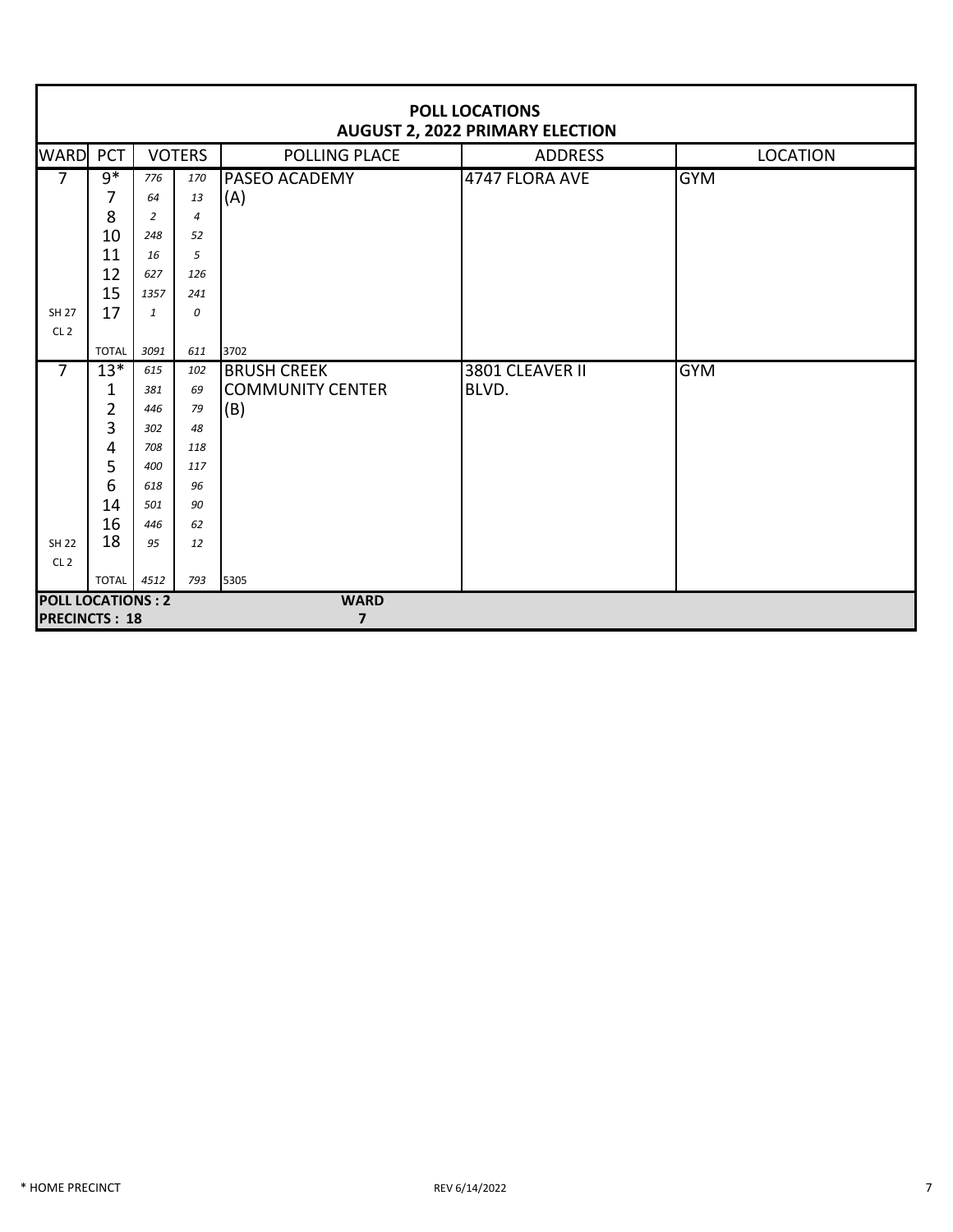|                          | <b>POLL LOCATIONS</b><br><b>AUGUST 2, 2022 PRIMARY ELECTION</b> |      |               |                               |                    |                        |  |  |  |  |
|--------------------------|-----------------------------------------------------------------|------|---------------|-------------------------------|--------------------|------------------------|--|--|--|--|
| <b>WARD</b>              | PCT                                                             |      | <b>VOTERS</b> | POLLING PLACE                 | <b>ADDRESS</b>     | <b>LOCATION</b>        |  |  |  |  |
| 8                        | $6*$                                                            | 730  | 96            | <b>WORNALL ROAD</b>           | 400 W. MEYER BLVD. | <b>BASEMENT</b>        |  |  |  |  |
|                          | $\overline{2}$                                                  | 298  | 56            | <b>BAPTIST CHURCH</b>         |                    |                        |  |  |  |  |
|                          | 3                                                               | 683  | 79            | (A)                           |                    |                        |  |  |  |  |
|                          | $\overline{7}$                                                  | 1161 | 136           |                               |                    |                        |  |  |  |  |
| <b>SH 25</b>             | 13                                                              | 122  | 35            |                               |                    |                        |  |  |  |  |
| CL1                      | 15                                                              | 163  | 12            |                               |                    |                        |  |  |  |  |
|                          | <b>TOTAL</b>                                                    | 3481 | 468           | 3949                          |                    |                        |  |  |  |  |
|                          | 16                                                              | 260  | 44            |                               |                    |                        |  |  |  |  |
|                          | 17                                                              | 64   | 10            |                               |                    |                        |  |  |  |  |
|                          | 18                                                              | 121  | 13            |                               |                    |                        |  |  |  |  |
|                          | 19<br>20                                                        | 115  | 11            |                               |                    |                        |  |  |  |  |
| <b>SH 27</b>             |                                                                 | 0    | 0             |                               |                    |                        |  |  |  |  |
| CL1                      | <b>TOTAL</b>                                                    | 560  | 78            | 638                           |                    |                        |  |  |  |  |
| 8                        | $8*$                                                            | 878  | 123           | <b>KANSAS CITY UNITED CH</b>  | 205 W. 65TH ST.    | <b>FELLOWSHIP HALL</b> |  |  |  |  |
|                          | 9                                                               | 896  | 94            | OF CHRIST                     |                    |                        |  |  |  |  |
|                          | 10                                                              | 816  | 116           | (B)                           |                    |                        |  |  |  |  |
| <b>SH 25</b>             |                                                                 |      |               |                               |                    |                        |  |  |  |  |
| CL1                      |                                                                 |      |               |                               |                    |                        |  |  |  |  |
|                          | <b>TOTAL</b>                                                    | 2590 | 333           | 2923                          |                    |                        |  |  |  |  |
|                          | 11                                                              | 74   | 11            |                               |                    |                        |  |  |  |  |
| SH 26                    |                                                                 |      |               |                               |                    |                        |  |  |  |  |
| CL1                      |                                                                 |      |               |                               |                    |                        |  |  |  |  |
|                          | <b>TOTAL</b>                                                    | 74   | 11            | 85                            |                    |                        |  |  |  |  |
| 8                        | $12*$                                                           | 485  | 43            | <b>COUNTRY CLUB CHRISTIAN</b> | 6101 WARD PKWY     | <b>SOCIAL ROOM</b>     |  |  |  |  |
|                          | 1                                                               | 150  | 14            | <b>CHURCH</b>                 |                    |                        |  |  |  |  |
|                          | 4                                                               | 1014 | 140           | (C)                           |                    |                        |  |  |  |  |
|                          | 5                                                               | 1362 | 130           |                               |                    |                        |  |  |  |  |
| SH 25                    | 14                                                              | 680  | 69            |                               |                    |                        |  |  |  |  |
| CL1                      |                                                                 |      |               |                               |                    |                        |  |  |  |  |
|                          | <b>TOTAL</b> 3691                                               |      | 396           | 4087                          |                    |                        |  |  |  |  |
| <b>POLL LOCATIONS: 3</b> |                                                                 |      |               | <b>WARD</b>                   |                    |                        |  |  |  |  |
| <b>PRECINCTS: 20</b>     |                                                                 |      |               | ${\bf 8}$                     |                    |                        |  |  |  |  |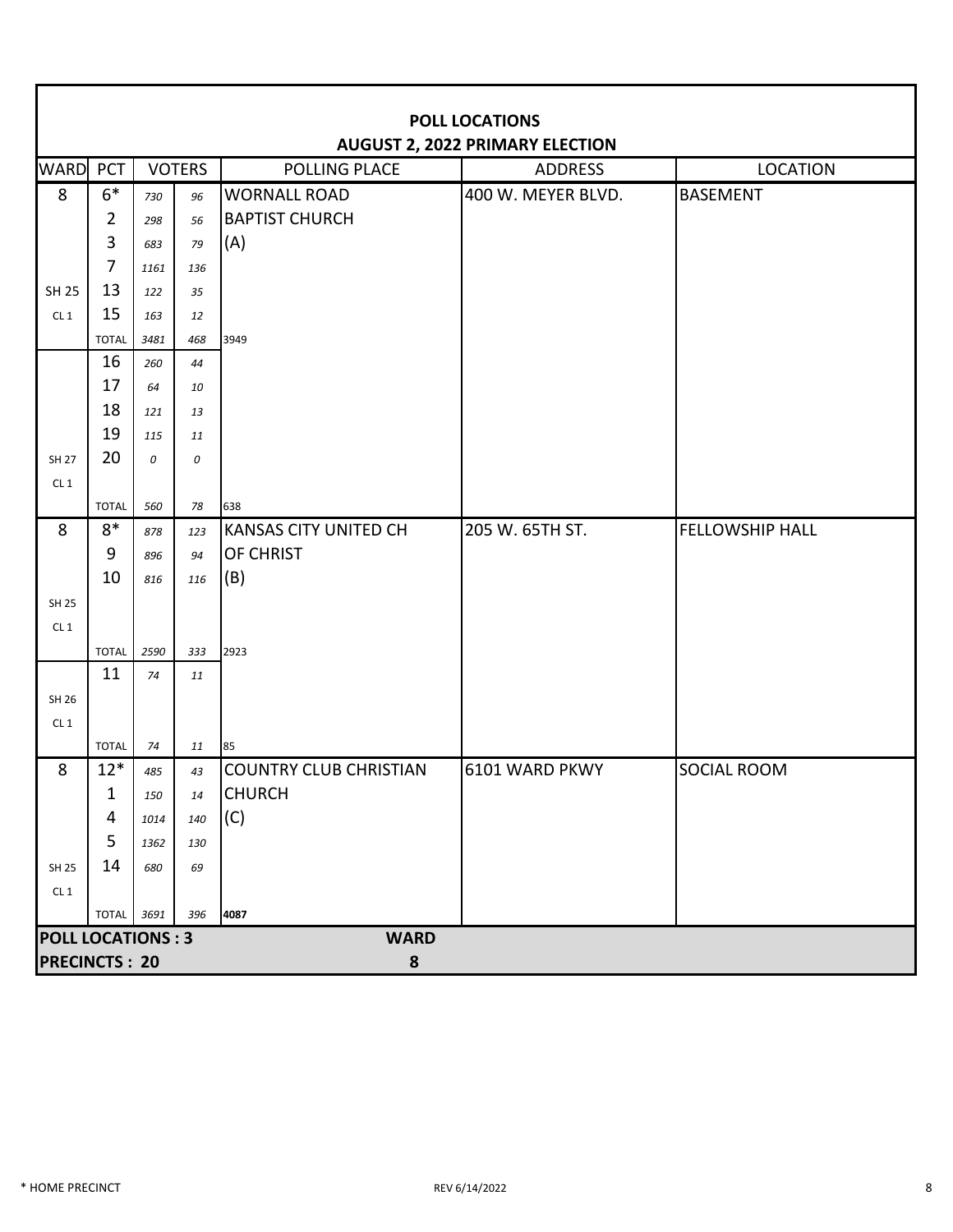|                          | <b>POLL LOCATIONS</b><br><b>AUGUST 2, 2022 PRIMARY ELECTION</b> |      |               |                               |                       |                         |  |  |  |  |
|--------------------------|-----------------------------------------------------------------|------|---------------|-------------------------------|-----------------------|-------------------------|--|--|--|--|
| WARD PCT                 |                                                                 |      | <b>VOTERS</b> | <b>POLLING PLACE</b>          | <b>ADDRESS</b>        | <b>LOCATION</b>         |  |  |  |  |
| 9                        | $2*$                                                            | 1207 | 175           | <b>HALE COOK ELEM. SCHOOL</b> | 7302 PENNSYLVANIA AVE | <b>GYM</b>              |  |  |  |  |
|                          | 1                                                               | 943  | 121           | (A)                           |                       |                         |  |  |  |  |
| <b>SH 25</b>             | $\overline{7}$                                                  | 698  | 150           |                               |                       |                         |  |  |  |  |
| CL1                      |                                                                 |      |               |                               |                       |                         |  |  |  |  |
|                          | <b>TOTAL</b>                                                    | 2848 | 446           | 3294                          |                       |                         |  |  |  |  |
| $\overline{9}$           | $3*$                                                            | 581  | 91            | <b>WALDO LIBRARY</b>          | 201 E. 75TH ST        | <b>LARGE MEETING RM</b> |  |  |  |  |
|                          | 6                                                               | 303  | 45            | (B)                           |                       |                         |  |  |  |  |
| <b>SH 25</b>             |                                                                 |      |               |                               |                       |                         |  |  |  |  |
| CL <sub>1</sub>          |                                                                 |      |               |                               |                       |                         |  |  |  |  |
|                          | <b>TOTAL</b>                                                    | 884  | 136           | 1020                          |                       |                         |  |  |  |  |
|                          | $\overline{4}$                                                  | 509  | 83            |                               |                       |                         |  |  |  |  |
|                          | 12                                                              | 641  | 85            |                               |                       |                         |  |  |  |  |
| SH 26                    | 13                                                              | 232  | 27            |                               |                       |                         |  |  |  |  |
| CL1                      |                                                                 |      |               |                               |                       |                         |  |  |  |  |
|                          | <b>TOTAL</b>                                                    | 1382 | 195           | 1577                          |                       |                         |  |  |  |  |
|                          | $\overline{14}$                                                 | 108  | 12            |                               |                       |                         |  |  |  |  |
| <b>SH 27</b>             |                                                                 |      |               |                               |                       |                         |  |  |  |  |
| CL1                      |                                                                 |      |               |                               |                       |                         |  |  |  |  |
|                          | <b>TOTAL</b>                                                    | 108  | 12            | 120                           |                       |                         |  |  |  |  |
| $\overline{9}$           | $5*$                                                            | 205  | 40            | <b>SOUTH BROADLAND</b>        | 7850 HOLMES RD        | <b>SANCTUARY</b>        |  |  |  |  |
|                          | 11                                                              | 855  | 135           | <b>PRESBYTERIAN CHURCH</b>    |                       |                         |  |  |  |  |
| SH 26                    | 16                                                              | 309  | 43            | (C)                           |                       |                         |  |  |  |  |
| CL <sub>1</sub>          |                                                                 |      |               |                               |                       |                         |  |  |  |  |
|                          | <b>TOTAL</b>                                                    | 1369 | 218           | 1587                          |                       |                         |  |  |  |  |
|                          | $\overline{8}$                                                  | 532  | 97            |                               |                       |                         |  |  |  |  |
|                          | 9                                                               | 822  | 139           |                               |                       |                         |  |  |  |  |
| <b>SH 25</b>             | 10                                                              | 1153 | 175           |                               |                       |                         |  |  |  |  |
| CL1                      | 15                                                              | 321  | 55            |                               |                       |                         |  |  |  |  |
|                          | <b>TOTAL</b>                                                    | 2828 | 466           | 3294                          |                       |                         |  |  |  |  |
| <b>POLL LOCATIONS: 3</b> |                                                                 |      |               | <b>WARD</b>                   |                       |                         |  |  |  |  |
| <b>PRECINCTS: 16</b>     |                                                                 |      |               | $\boldsymbol{9}$              |                       |                         |  |  |  |  |

ī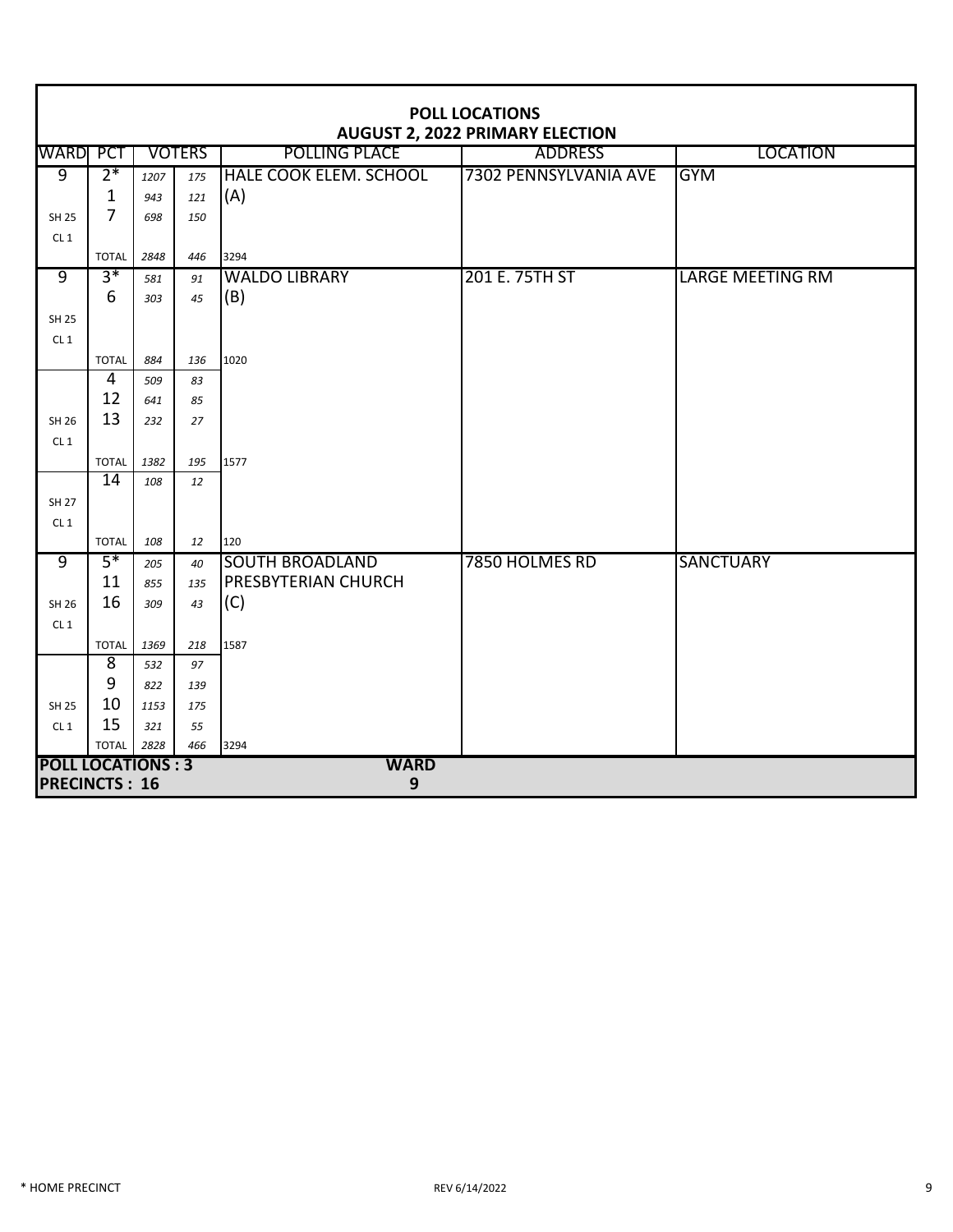|                                        | <b>POLL LOCATIONS</b> |      |               |                               |                 |                           |  |  |  |  |
|----------------------------------------|-----------------------|------|---------------|-------------------------------|-----------------|---------------------------|--|--|--|--|
| <b>AUGUST 2, 2022 PRIMARY ELECTION</b> |                       |      |               |                               |                 |                           |  |  |  |  |
| <b>WARD</b>                            | PCT                   |      | <b>VOTERS</b> | <b>POLLING PLACE</b>          | <b>ADDRESS</b>  | <b>LOCATION</b>           |  |  |  |  |
| 10                                     | $1*$                  | 964  | 166           | <b>CHRIST THE KING CHURCH</b> | 8510 WORNALL RD | <b>NARTHEX</b>            |  |  |  |  |
|                                        | 2                     | 747  | 105           | (A)                           |                 |                           |  |  |  |  |
|                                        | 5                     | 555  | 52            |                               |                 |                           |  |  |  |  |
|                                        | 6                     | 847  | 145           |                               |                 |                           |  |  |  |  |
| <b>SH 25</b>                           | 12                    | 851  | 120           |                               |                 |                           |  |  |  |  |
| CL1                                    |                       |      |               |                               |                 |                           |  |  |  |  |
|                                        | <b>TOTAL</b>          | 3964 | 588           | 4552                          |                 |                           |  |  |  |  |
| 10                                     | $3*$                  | 1544 | 283           | <b>BOONE ELEMENTARY SCH</b>   | 8817 WORNALL RD | <b>GYM</b>                |  |  |  |  |
|                                        | 4                     | 336  | 53            | (B)                           |                 |                           |  |  |  |  |
|                                        | $\overline{7}$        | 619  | 109           |                               |                 |                           |  |  |  |  |
| SH 26                                  |                       |      |               |                               |                 |                           |  |  |  |  |
| CL1                                    |                       |      |               |                               |                 |                           |  |  |  |  |
|                                        | <b>TOTAL</b>          |      |               |                               |                 |                           |  |  |  |  |
| 10                                     | $8*$                  | 357  | 73            | <b>ELKS LODGE #26</b>         | 515 E. 99TH ST  | <b>MULTI-PURPOSE HALL</b> |  |  |  |  |
|                                        | 9                     | 671  | 196           | (C)                           |                 |                           |  |  |  |  |
|                                        | 10                    | 236  | 40            |                               |                 |                           |  |  |  |  |
| <b>SH 37</b>                           | 11                    | 776  | 145           |                               |                 |                           |  |  |  |  |
| CL1                                    |                       |      |               |                               |                 |                           |  |  |  |  |
|                                        | <b>TOTAL</b>          | 2040 | 454           | 2494                          |                 |                           |  |  |  |  |
| <b>POLL LOCATIONS: 3</b>               |                       |      |               | <b>WARD</b>                   |                 |                           |  |  |  |  |
| <b>PRECINCTS: 12</b>                   |                       |      |               | 10                            |                 |                           |  |  |  |  |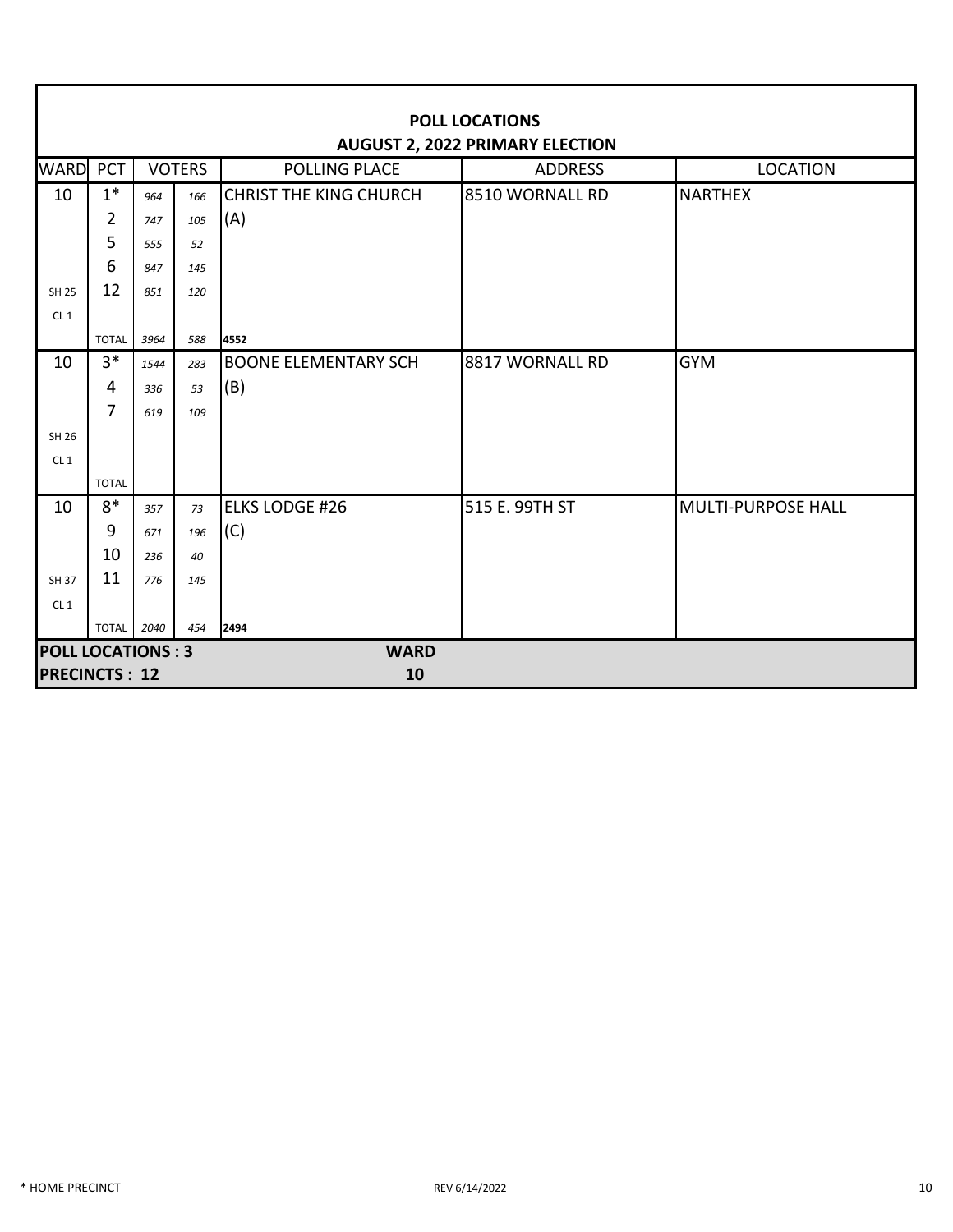|                          | <b>POLL LOCATIONS</b><br><b>AUGUST 2, 2022 PRIMARY ELECTION</b> |                |               |                           |                   |                  |  |  |  |  |
|--------------------------|-----------------------------------------------------------------|----------------|---------------|---------------------------|-------------------|------------------|--|--|--|--|
| <b>WARD</b>              | PCT                                                             |                | <b>VOTERS</b> | <b>POLLING PLACE</b>      | <b>ADDRESS</b>    | <b>LOCATION</b>  |  |  |  |  |
| 11                       | $1^*$                                                           | 1059           | 168           | <b>GARRISON COMMUNITY</b> | 1124 E. 5TH ST.   | <b>GYM</b>       |  |  |  |  |
|                          | $\overline{2}$                                                  | 97             | 16            | <b>CENTER</b>             |                   |                  |  |  |  |  |
|                          | 7                                                               | 213            | 38            | (A)                       |                   |                  |  |  |  |  |
|                          | 8                                                               | 1660           | 561           |                           |                   |                  |  |  |  |  |
|                          | 9                                                               | $\overline{7}$ | $\mathbf 0$   |                           |                   |                  |  |  |  |  |
|                          | 10                                                              | 53             | 5             |                           |                   |                  |  |  |  |  |
| SH 19                    | 11                                                              | 0              | 0             |                           |                   |                  |  |  |  |  |
| CL1                      |                                                                 |                |               |                           |                   |                  |  |  |  |  |
|                          | <b>TOTAL</b>                                                    | 3089           | 788           | 3877                      |                   |                  |  |  |  |  |
| 11                       | $3*$                                                            | 873            | 205           | <b>SONS OF COLUMBUS</b>   | 2415 INDEPENDENCE | <b>MAIN HALL</b> |  |  |  |  |
|                          | 12                                                              | 213            | 41            | <b>MEETING HALL</b>       | AVE.              |                  |  |  |  |  |
|                          | 13                                                              | 310            | 64            | (B)                       |                   |                  |  |  |  |  |
| <b>SH 23</b>             |                                                                 |                |               |                           |                   |                  |  |  |  |  |
| CL <sub>2</sub>          |                                                                 |                |               |                           |                   |                  |  |  |  |  |
|                          | <b>TOTAL</b>                                                    | 1396           | 310           | 1706                      |                   |                  |  |  |  |  |
|                          | $\overline{4}$                                                  | $\mathbf{1}$   | 0             |                           |                   |                  |  |  |  |  |
|                          | 5                                                               | 862            | 140           |                           |                   |                  |  |  |  |  |
|                          | 6                                                               | 299            | 85            |                           |                   |                  |  |  |  |  |
| SH 19                    | 14                                                              | 654            | 81            |                           |                   |                  |  |  |  |  |
| CL <sub>2</sub>          | 15                                                              | 114            | 21            |                           |                   |                  |  |  |  |  |
|                          | <b>TOTAL</b>                                                    | 1930           | 327           | 2257                      |                   |                  |  |  |  |  |
| <b>POLL LOCATIONS: 2</b> |                                                                 |                |               | <b>WARD</b>               |                   |                  |  |  |  |  |
| <b>PRECINCTS: 15</b>     |                                                                 |                |               | 11                        |                   |                  |  |  |  |  |

П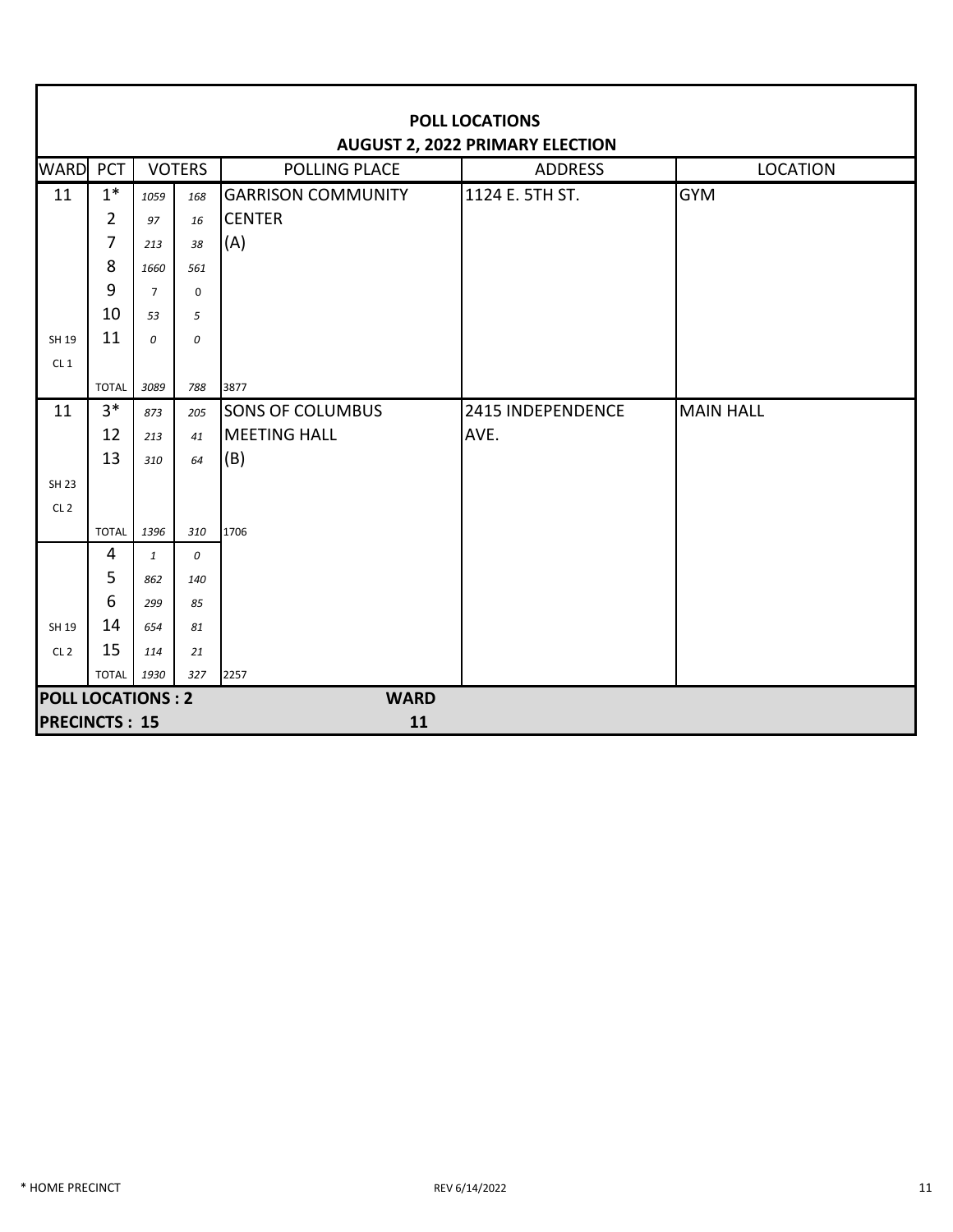|                          | <b>POLL LOCATIONS</b><br><b>AUGUST 2, 2022 PRIMARY ELECTION</b> |            |               |                               |                    |                 |  |  |  |  |
|--------------------------|-----------------------------------------------------------------|------------|---------------|-------------------------------|--------------------|-----------------|--|--|--|--|
| <b>WARD PCT</b>          |                                                                 |            | <b>VOTERS</b> | POLLING PLACE                 | <b>ADDRESS</b>     | <b>LOCATION</b> |  |  |  |  |
| 12                       | $1*$                                                            | 490        | 81            | <b>GLADSTONE ELEM. SCHOOL</b> | 335 N. ELMWOOD AVE | <b>GYM</b>      |  |  |  |  |
|                          | $\overline{2}$                                                  | 543        | 101           | (A)                           |                    |                 |  |  |  |  |
|                          | 3                                                               | 569        | 110           |                               |                    |                 |  |  |  |  |
|                          | 10                                                              | 10         | 5             |                               |                    |                 |  |  |  |  |
| SH 19                    | 14                                                              | 30         | 3             |                               |                    |                 |  |  |  |  |
| CL <sub>1</sub>          |                                                                 |            |               |                               |                    |                 |  |  |  |  |
|                          | <b>TOTAL</b>                                                    | 1642       | 300           | 1942                          |                    |                 |  |  |  |  |
|                          | 5                                                               | 248        | 53            |                               |                    |                 |  |  |  |  |
| SH 19                    | 6                                                               | 589        | 101           |                               |                    |                 |  |  |  |  |
| CL <sub>2</sub>          |                                                                 |            |               |                               |                    |                 |  |  |  |  |
|                          | <b>TOTAL</b>                                                    | 837        | 154           | 991                           |                    |                 |  |  |  |  |
| 12                       | $4*$                                                            | 80         | 22            | NORTHEAST HIGH SCHOOL         | 415 VAN BRUNT BLVD | <b>GYM</b>      |  |  |  |  |
|                          | $\overline{7}$                                                  | 633        | 103           | (B)                           |                    |                 |  |  |  |  |
|                          | 8                                                               | 388        | 38            |                               |                    |                 |  |  |  |  |
| SH 19                    | 11                                                              | 72         | 11            |                               |                    |                 |  |  |  |  |
| CL <sub>2</sub>          | <b>TOTAL</b>                                                    | 1173       | 174           | 1347                          |                    |                 |  |  |  |  |
|                          | 9                                                               | 186        | 42            |                               |                    |                 |  |  |  |  |
| <b>SH 23</b>             | 13                                                              | 57         | 10            |                               |                    |                 |  |  |  |  |
| CL <sub>2</sub>          |                                                                 |            |               |                               |                    |                 |  |  |  |  |
|                          | <b>TOTAL</b>                                                    | 243        | 52            | 295                           |                    |                 |  |  |  |  |
|                          | 12                                                              | 0          | 0             |                               |                    |                 |  |  |  |  |
| SH 19                    |                                                                 |            |               |                               |                    |                 |  |  |  |  |
| CL <sub>3</sub>          |                                                                 |            |               |                               |                    |                 |  |  |  |  |
|                          | TOTAL                                                           | ${\cal O}$ | 0             | $\circ$                       |                    |                 |  |  |  |  |
| <b>POLL LOCATIONS: 2</b> |                                                                 |            |               | <b>WARD</b>                   |                    |                 |  |  |  |  |
| <b>PRECINCTS: 14</b>     |                                                                 |            |               | 12                            |                    |                 |  |  |  |  |

П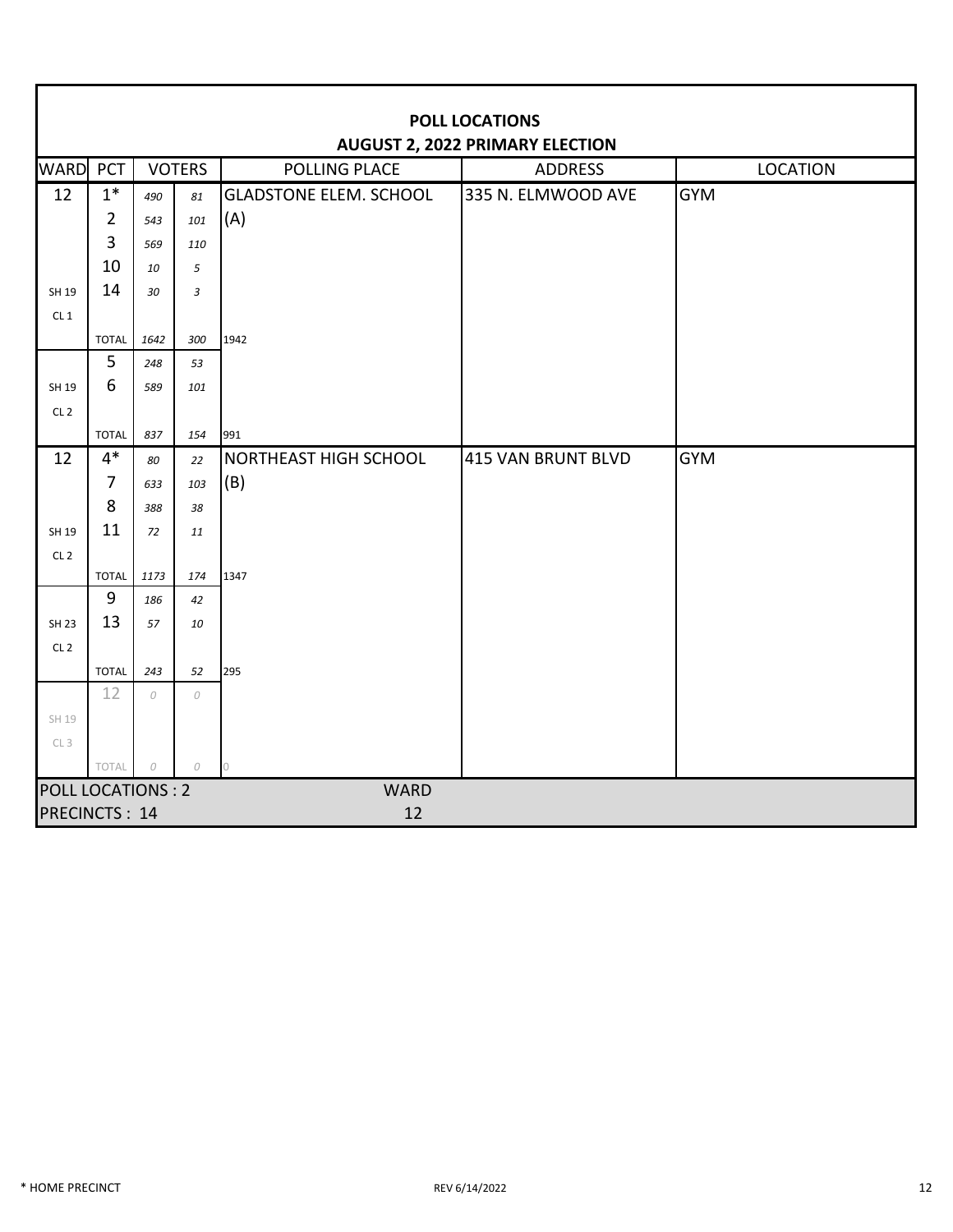|                          | <b>POLL LOCATIONS</b><br><b>AUGUST 2, 2022 PRIMARY ELECTION</b> |                |                |                        |                 |                     |  |  |  |  |  |
|--------------------------|-----------------------------------------------------------------|----------------|----------------|------------------------|-----------------|---------------------|--|--|--|--|--|
| <b>WARDI PCT</b>         |                                                                 |                | <b>VOTERS</b>  | POLLING PLACE          | <b>ADDRESS</b>  | <b>LOCATION</b>     |  |  |  |  |  |
| 13                       | $1*$                                                            | 286            | 58             | JA ROGERS ELEM. SCHOOL | 6400 E. 23RD ST | <b>GYM</b>          |  |  |  |  |  |
|                          | 14                                                              | 0              | 0              | (A)                    |                 |                     |  |  |  |  |  |
| SH 19                    | 23                                                              | 178            | 30             |                        |                 |                     |  |  |  |  |  |
| CL <sub>2</sub>          |                                                                 |                |                |                        |                 |                     |  |  |  |  |  |
|                          | <b>TOTAL</b>                                                    | 464            | 88             | 552                    |                 |                     |  |  |  |  |  |
|                          | $\overline{2}$                                                  | 373            | 47             |                        |                 |                     |  |  |  |  |  |
|                          | 4                                                               | 269            | 23             |                        |                 |                     |  |  |  |  |  |
|                          | 5                                                               | 143            | 30             |                        |                 |                     |  |  |  |  |  |
|                          | 8                                                               | 278            | 47             |                        |                 |                     |  |  |  |  |  |
|                          | 10                                                              | 99             | 13             |                        |                 |                     |  |  |  |  |  |
|                          | 13                                                              | 303            | 37             |                        |                 |                     |  |  |  |  |  |
|                          | 15<br>16                                                        | 42             | 9              |                        |                 |                     |  |  |  |  |  |
|                          | 17                                                              | 0              | 0              |                        |                 |                     |  |  |  |  |  |
| SH 19                    | 18                                                              | 60<br>155      | 9              |                        |                 |                     |  |  |  |  |  |
| CL3                      | 22                                                              | 65             | 29<br>9        |                        |                 |                     |  |  |  |  |  |
|                          | <b>TOTAL</b>                                                    | 1787           | 253            | 2040                   |                 |                     |  |  |  |  |  |
|                          | $\overline{3}$                                                  | 340            | 107            |                        |                 |                     |  |  |  |  |  |
|                          | 19                                                              | 0              | 0              |                        |                 |                     |  |  |  |  |  |
| <b>SH 23</b>             | 20                                                              | 611            | 109            |                        |                 |                     |  |  |  |  |  |
| CL <sub>2</sub>          |                                                                 |                |                |                        |                 |                     |  |  |  |  |  |
|                          | <b>TOTAL</b>                                                    | 951            | 216            | 1167                   |                 |                     |  |  |  |  |  |
|                          | 11                                                              | 65             | 11             |                        |                 |                     |  |  |  |  |  |
| <b>SH 23</b>             | 21                                                              | 29             | $\overline{4}$ |                        |                 |                     |  |  |  |  |  |
| CL3                      |                                                                 |                |                |                        |                 |                     |  |  |  |  |  |
|                          | <b>TOTAL</b>                                                    | 94             | 15             | 109                    |                 |                     |  |  |  |  |  |
| $\overline{13}$          | $6*$                                                            | $\overline{2}$ | 0              | NORTH-EAST LIBRARY     | 6000 WILSON AVE | <b>MEETING ROOM</b> |  |  |  |  |  |
| SH 19                    | 12                                                              | 294            | 36             | (B)                    |                 |                     |  |  |  |  |  |
| CL1                      |                                                                 |                |                |                        |                 |                     |  |  |  |  |  |
|                          | <b>TOTAL</b>                                                    | 296            | 36             | 332                    |                 |                     |  |  |  |  |  |
|                          | 7                                                               | 207            | 37             |                        |                 |                     |  |  |  |  |  |
| SH 19                    | 9                                                               | 81             | 15             |                        |                 |                     |  |  |  |  |  |
| CL3                      |                                                                 |                |                |                        |                 |                     |  |  |  |  |  |
| <b>POLL LOCATIONS: 2</b> | <b>TOTAL</b>                                                    | 288            | 52             | 340<br><b>WARD</b>     |                 |                     |  |  |  |  |  |
| <b>PRECINCTS: 23</b>     |                                                                 |                |                | 13                     |                 |                     |  |  |  |  |  |
|                          |                                                                 |                |                |                        |                 |                     |  |  |  |  |  |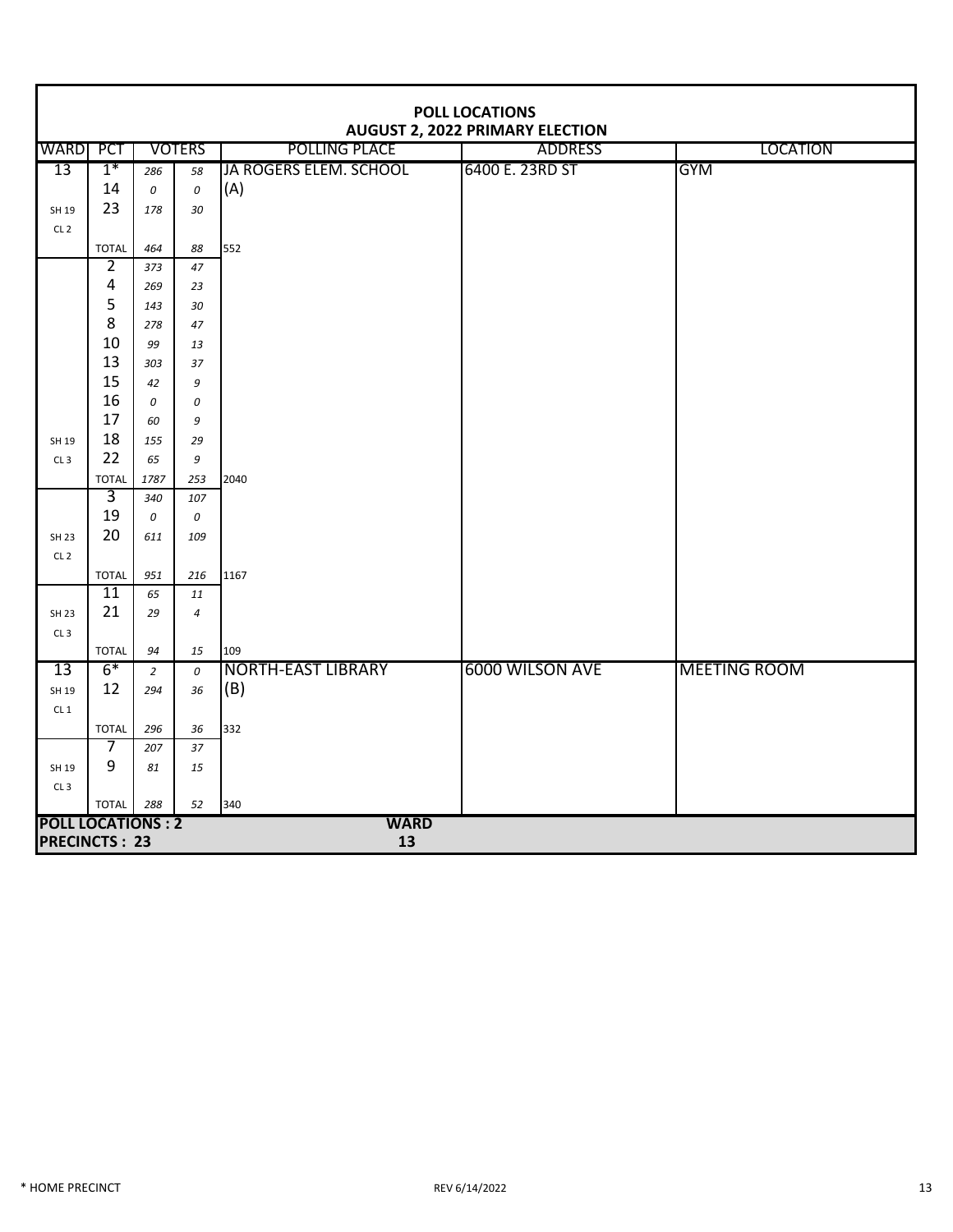|                          | <b>POLL LOCATIONS</b><br><b>AUGUST 2, 2022 PRIMARY ELECTION</b> |            |                |                              |                    |                         |  |  |  |
|--------------------------|-----------------------------------------------------------------|------------|----------------|------------------------------|--------------------|-------------------------|--|--|--|
| WARD PCT                 |                                                                 |            | <b>VOTERS</b>  | <b>POLLING PLACE</b>         | <b>ADDRESS</b>     | <b>LOCATION</b>         |  |  |  |
| 14                       | $1*$                                                            | 283        | 92             | <b>CLEVELAND AVE BAPTIST</b> | 2853 CLEVELAND AVE | <b>FELLOWSHIP HALL-</b> |  |  |  |
|                          | $\overline{2}$                                                  | 342        | 49             | <b>CHURCH</b>                |                    | <b>LOWER LEVEL</b>      |  |  |  |
|                          | 3                                                               | 433        | 71             | (A)                          |                    |                         |  |  |  |
|                          | 6                                                               | 569        | 104            |                              |                    |                         |  |  |  |
|                          | 7                                                               | 391        | 81             |                              |                    |                         |  |  |  |
|                          | 8                                                               | 399        | 57             |                              |                    |                         |  |  |  |
|                          | $9\,$                                                           | 620        | 136            |                              |                    |                         |  |  |  |
|                          | 10                                                              | 489        | 62             |                              |                    |                         |  |  |  |
| <b>SH 23</b>             |                                                                 |            |                |                              |                    |                         |  |  |  |
| CL <sub>2</sub>          |                                                                 |            |                |                              |                    |                         |  |  |  |
|                          | <b>TOTAL</b>                                                    | 3526       | 652            | 4178                         |                    |                         |  |  |  |
| 14                       | $4*$                                                            | 372        | 82             | <b>CENTRAL HIGH SCHOOL</b>   | 3221 INDIANA AVE   | <b>GYM</b>              |  |  |  |
|                          | 5                                                               | 409        | 62             | (B)                          |                    |                         |  |  |  |
|                          | 11                                                              | 232        | 43             |                              |                    |                         |  |  |  |
|                          | 12                                                              | 97         | 25             |                              |                    |                         |  |  |  |
|                          | 13                                                              | 202        | 26             |                              |                    |                         |  |  |  |
|                          | 14                                                              | 73         | $\overline{7}$ |                              |                    |                         |  |  |  |
| <b>SH 23</b>             | 15                                                              | 232        | 46             |                              |                    |                         |  |  |  |
| CL <sub>2</sub>          |                                                                 |            |                |                              |                    |                         |  |  |  |
|                          | <b>TOTAL</b><br>16                                              | 1617       | 291            | 1908                         |                    |                         |  |  |  |
|                          | 17                                                              | 390<br>334 | 68<br>35       |                              |                    |                         |  |  |  |
| <b>SH 22</b>             |                                                                 |            |                |                              |                    |                         |  |  |  |
| CL <sub>2</sub>          |                                                                 |            |                |                              |                    |                         |  |  |  |
|                          | <b>TOTAL</b>                                                    | 724        | 103            | 827                          |                    |                         |  |  |  |
| <b>POLL LOCATIONS: 2</b> |                                                                 |            |                | <b>WARD</b>                  |                    |                         |  |  |  |
|                          |                                                                 |            |                | 14                           |                    |                         |  |  |  |
|                          | <b>PRECINCTS: 17</b>                                            |            |                |                              |                    |                         |  |  |  |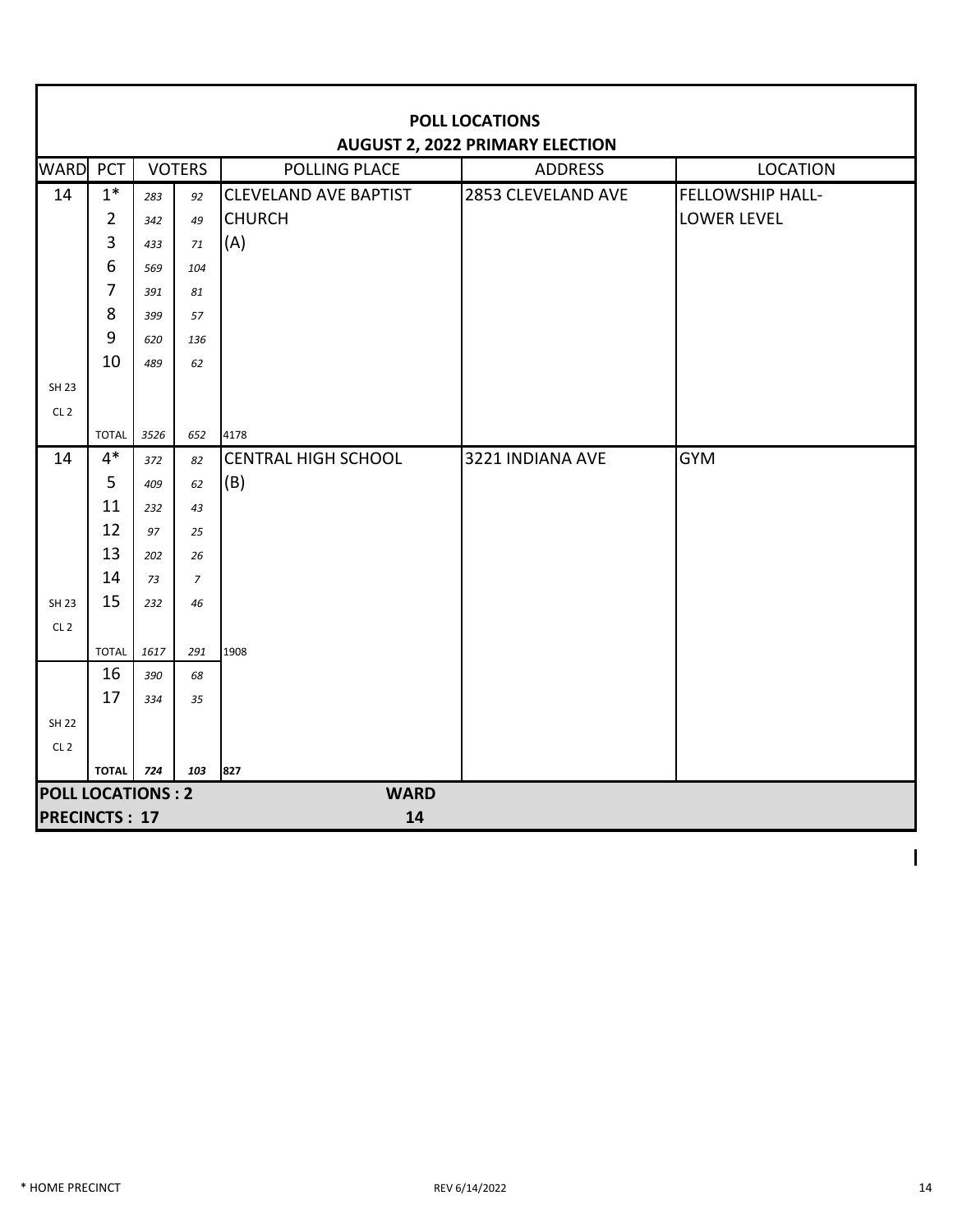|                          | <b>POLL LOCATIONS</b><br><b>AUGUST 2, 2022 PRIMARY ELECTION</b> |           |                |                           |                   |                       |  |  |  |  |
|--------------------------|-----------------------------------------------------------------|-----------|----------------|---------------------------|-------------------|-----------------------|--|--|--|--|
| <b>WARD</b>              | <b>PCT</b>                                                      |           | <b>VOTERS</b>  | POLLING PLACE             | <b>ADDRESS</b>    | <b>LOCATION</b>       |  |  |  |  |
| 15                       | $1*$                                                            | 691       | 128            | ST MICHAEL'S VETERAN      | 3838 CHELSEA DR.  | <b>COMMUNITY ROOM</b> |  |  |  |  |
|                          | $\overline{2}$                                                  | 103       | 25             | <b>CENTER</b>             |                   |                       |  |  |  |  |
|                          | $\overline{4}$                                                  | 50        | 14             | (A)                       |                   |                       |  |  |  |  |
| SH 23                    |                                                                 |           |                |                           |                   |                       |  |  |  |  |
| CL <sub>2</sub>          |                                                                 |           |                |                           |                   |                       |  |  |  |  |
|                          | <b>TOTAL</b>                                                    | 844       | 167            | 1011                      |                   |                       |  |  |  |  |
|                          | 11                                                              | 729       | 167            |                           |                   |                       |  |  |  |  |
|                          | 23                                                              | 5         | $\mathbf{1}$   |                           |                   |                       |  |  |  |  |
| <b>SH 27</b>             | 24                                                              | 215       | 33             |                           |                   |                       |  |  |  |  |
| CL <sub>2</sub>          |                                                                 |           |                |                           |                   |                       |  |  |  |  |
|                          | <b>TOTAL</b>                                                    | 949       | 201            | 1150                      |                   |                       |  |  |  |  |
| 15                       | $3*$                                                            | 173       | 45             | <b>FRIENDSHIP BAPTIST</b> | 3530 CHELSEA AVE. | <b>GYM</b>            |  |  |  |  |
|                          | $\overline{7}$                                                  | 157       | 50             | <b>CHURCH</b>             |                   |                       |  |  |  |  |
| SH 23                    |                                                                 |           |                | (B)                       |                   |                       |  |  |  |  |
| CL <sub>2</sub>          |                                                                 |           |                |                           |                   |                       |  |  |  |  |
|                          | <b>TOTAL</b>                                                    | 330       | 95             | 425                       |                   |                       |  |  |  |  |
|                          | 5<br>6                                                          | 0         | 0              |                           |                   |                       |  |  |  |  |
|                          | 8                                                               | 643<br>33 | 84<br>10       |                           |                   |                       |  |  |  |  |
|                          | 9                                                               | 459       | 68             |                           |                   |                       |  |  |  |  |
|                          | 10                                                              | 1157      | 141            |                           |                   |                       |  |  |  |  |
|                          | 12                                                              | 649       | 59             |                           |                   |                       |  |  |  |  |
|                          | 13                                                              | 16        | $\overline{2}$ |                           |                   |                       |  |  |  |  |
| <b>SH 22</b>             | 14                                                              | 164       | 35             |                           |                   |                       |  |  |  |  |
| CL <sub>2</sub>          | 20                                                              | 0         | 0              |                           |                   |                       |  |  |  |  |
|                          | 22                                                              | 9         | 0              |                           |                   |                       |  |  |  |  |
|                          | <b>TOTAL</b>                                                    | 3130      | 399            | 3529                      |                   |                       |  |  |  |  |
| 15                       | $15*$                                                           | 370       | 37             | SHEET METAL LOCAL #2      | 2902 BLUE RIDGE   | <b>MEETING HALL</b>   |  |  |  |  |
| SH 22                    | 16                                                              | 255       | 48             | (C)                       | BLVD.             |                       |  |  |  |  |
| CL3                      |                                                                 |           |                |                           |                   |                       |  |  |  |  |
|                          | <b>TOTAL</b>                                                    | 625       | 85             | 710                       |                   |                       |  |  |  |  |
|                          | 17                                                              | 0         | 0              |                           |                   |                       |  |  |  |  |
| SH 19                    | 19                                                              | 57        | $18\,$         |                           |                   |                       |  |  |  |  |
| CL <sub>2</sub>          |                                                                 |           |                |                           |                   |                       |  |  |  |  |
|                          | <b>TOTAL</b>                                                    | 57        | 18             | 75                        |                   |                       |  |  |  |  |
|                          | 18                                                              | 506       | 65             |                           |                   |                       |  |  |  |  |
| SH 19                    |                                                                 |           |                |                           |                   |                       |  |  |  |  |
| CL3                      |                                                                 |           |                |                           |                   |                       |  |  |  |  |
|                          | <b>TOTAL</b>                                                    | 506       | 65             | 571                       |                   |                       |  |  |  |  |
|                          | 21                                                              | 97        | 37             |                           |                   |                       |  |  |  |  |
| <b>SH 28</b>             |                                                                 |           |                |                           |                   |                       |  |  |  |  |
| CL3                      |                                                                 |           |                |                           |                   |                       |  |  |  |  |
| <b>POLL LOCATIONS: 3</b> | <b>TOTAL</b>                                                    | 97        | 37             | 134<br><b>WARD</b>        |                   |                       |  |  |  |  |
| <b>PRECINCTS: 24</b>     |                                                                 |           |                | 15                        |                   |                       |  |  |  |  |
|                          |                                                                 |           |                |                           |                   |                       |  |  |  |  |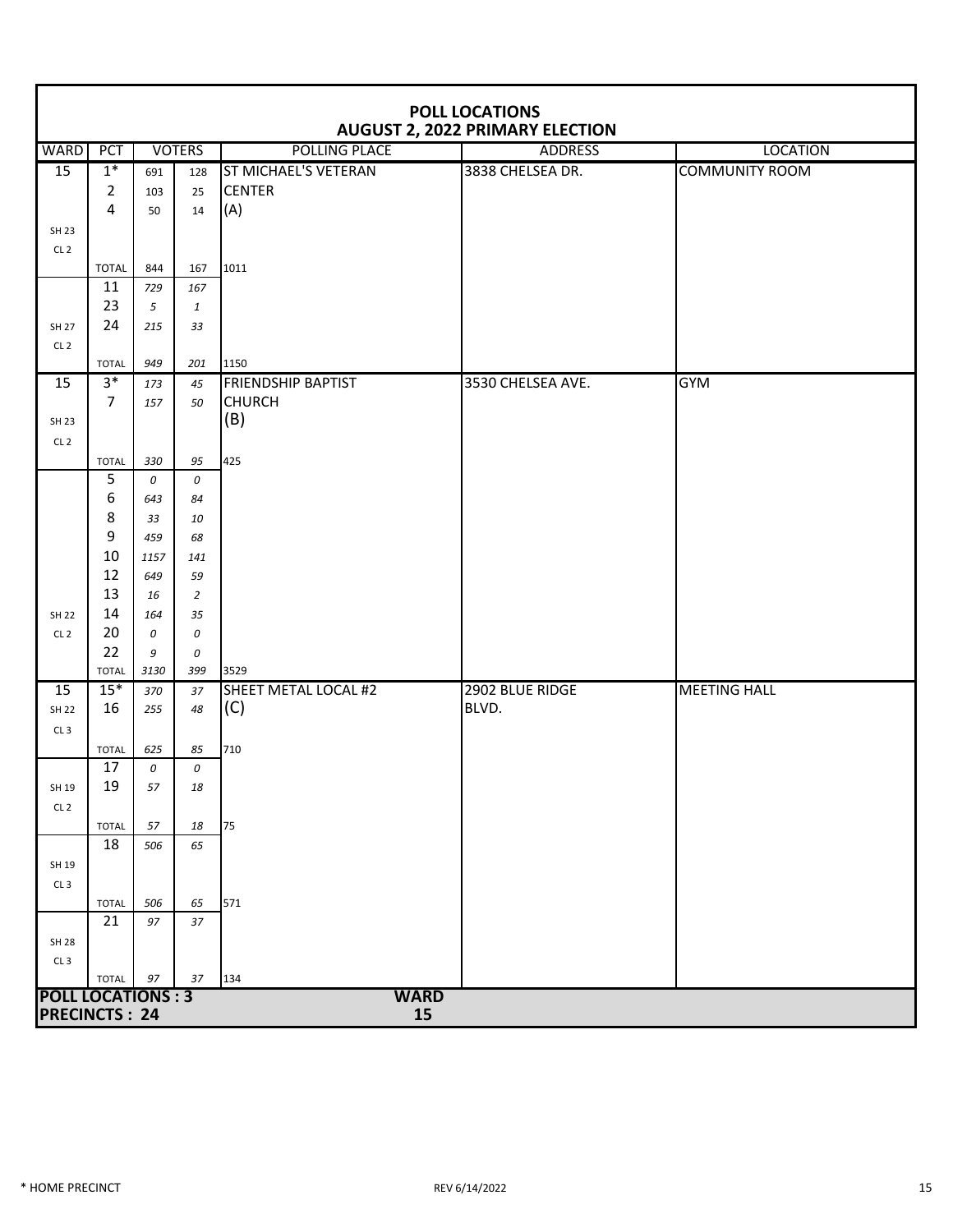|                          | <b>POLL LOCATIONS</b><br><b>AUGUST 2, 2022 PRIMARY ELECTION</b> |               |                |                              |                  |                          |  |  |  |  |  |
|--------------------------|-----------------------------------------------------------------|---------------|----------------|------------------------------|------------------|--------------------------|--|--|--|--|--|
| <b>WARD PCT</b>          |                                                                 | <b>VOTERS</b> |                | <b>POLLING PLACE</b>         | <b>ADDRESS</b>   | <b>LOCATION</b>          |  |  |  |  |  |
| 16                       | $1*$                                                            | 1070          | 152            | <b>PARADISE BAPTIST</b>      | 1600 E. 58TH ST. | <b>FELLOWSHIP HALL -</b> |  |  |  |  |  |
|                          | $\overline{2}$                                                  | 412           | 62             | <b>CHURCH</b>                |                  | <b>BASEMENT</b>          |  |  |  |  |  |
|                          | 3                                                               | 759           | 92             | (A)                          |                  |                          |  |  |  |  |  |
|                          | 4                                                               | 631           | 82             |                              |                  |                          |  |  |  |  |  |
|                          | 6                                                               | 694           | 113            |                              |                  |                          |  |  |  |  |  |
| <b>SH 27</b>             | 9                                                               | 723           | 97             |                              |                  |                          |  |  |  |  |  |
| CL4                      |                                                                 |               |                |                              |                  |                          |  |  |  |  |  |
|                          | <b>TOTAL</b>                                                    | 4289          | 598            | 4887                         |                  |                          |  |  |  |  |  |
| 16                       | $5*$                                                            | 392           | 49             | <b>COVENANT PRESBYTERIAN</b> | 5931 SWOPE PKWY  | <b>SCOUT CABIN</b>       |  |  |  |  |  |
|                          | $\overline{7}$                                                  | 177           | 21             | <b>CHURCH</b>                |                  |                          |  |  |  |  |  |
|                          | 8                                                               | 572           | 94             | (B)                          |                  |                          |  |  |  |  |  |
| <b>SH 27</b>             | 11                                                              | 442           | 82             |                              |                  |                          |  |  |  |  |  |
| CL4                      |                                                                 |               |                |                              |                  |                          |  |  |  |  |  |
|                          | <b>TOTAL</b>                                                    | 1583          | 246            | 1829                         |                  |                          |  |  |  |  |  |
|                          | 10                                                              | 271           | 30             |                              |                  |                          |  |  |  |  |  |
|                          | 13                                                              | 1065          | 131            |                              |                  |                          |  |  |  |  |  |
|                          | 14                                                              | 84            | 12             |                              |                  |                          |  |  |  |  |  |
| <b>SH 27</b>             | 15                                                              | 40            | $\overline{2}$ |                              |                  |                          |  |  |  |  |  |
| CL <sub>2</sub>          | 16                                                              | 152           | 26             |                              |                  |                          |  |  |  |  |  |
|                          | <b>TOTAL</b><br>12                                              | 1612          | 201            | 1813                         |                  |                          |  |  |  |  |  |
|                          |                                                                 | 261           | 36             |                              |                  |                          |  |  |  |  |  |
|                          |                                                                 |               |                |                              |                  |                          |  |  |  |  |  |
| <b>SH 22</b>             |                                                                 |               |                |                              |                  |                          |  |  |  |  |  |
| CL <sub>2</sub>          | <b>TOTAL</b>                                                    | 261           | 36             | 297                          |                  |                          |  |  |  |  |  |
| <b>POLL LOCATIONS: 2</b> |                                                                 |               |                | <b>WARD</b>                  |                  |                          |  |  |  |  |  |
| <b>PRECINCTS: 16</b>     |                                                                 |               |                | 16                           |                  |                          |  |  |  |  |  |
|                          |                                                                 |               |                |                              |                  |                          |  |  |  |  |  |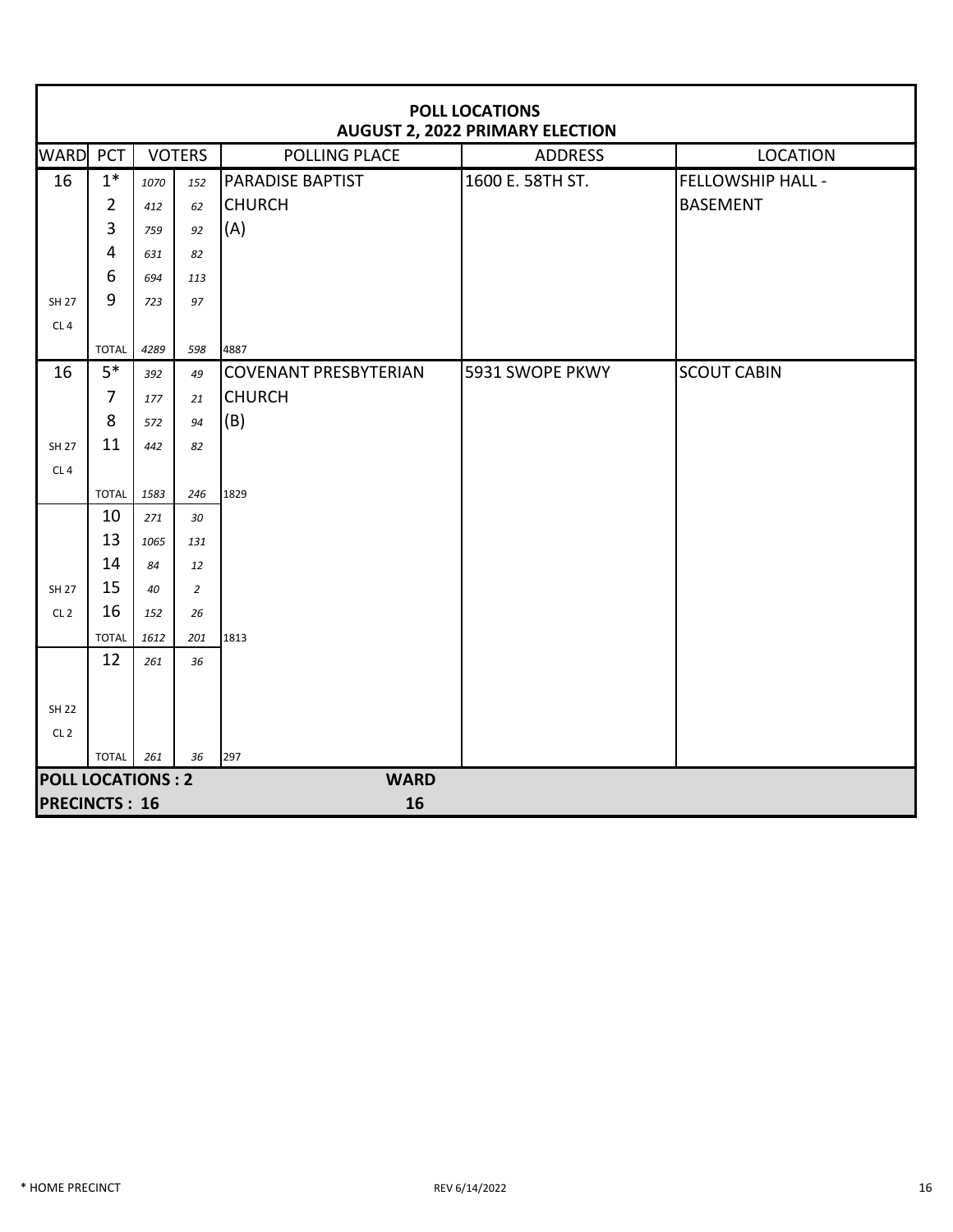|                          | <b>POLL LOCATIONS</b><br><b>AUGUST 2, 2022 PRIMARY ELECTION</b> |           |               |                                |                    |                 |  |  |  |  |
|--------------------------|-----------------------------------------------------------------|-----------|---------------|--------------------------------|--------------------|-----------------|--|--|--|--|
| WARD PCT                 |                                                                 |           | <b>VOTERS</b> | POLLING PLACE                  | <b>ADDRESS</b>     | <b>LOCATION</b> |  |  |  |  |
| 17                       | $1*$                                                            | 418       | 88            | <b>AC PREP LOWER CAMPUS</b>    | 6410 SWOPE PARKWAY | <b>GYM</b>      |  |  |  |  |
|                          | $\overline{2}$                                                  | 268       | 31            | (A)                            |                    |                 |  |  |  |  |
|                          | 3                                                               | 983       | 117           |                                |                    |                 |  |  |  |  |
| <b>SH 27</b>             | 5                                                               | 609       | 118           |                                |                    |                 |  |  |  |  |
| CL <sub>4</sub>          |                                                                 |           |               |                                |                    |                 |  |  |  |  |
|                          | <b>TOTAL</b>                                                    | 2278      | 354           | 2632                           |                    |                 |  |  |  |  |
|                          | 10                                                              | 810       | 147           |                                |                    |                 |  |  |  |  |
|                          | 12                                                              | 520       | 64            |                                |                    |                 |  |  |  |  |
|                          | 13                                                              | 439       | 47            |                                |                    |                 |  |  |  |  |
| SH 26                    | 14                                                              | 817       | 128           |                                |                    |                 |  |  |  |  |
| CL4                      |                                                                 |           |               |                                |                    |                 |  |  |  |  |
|                          | <b>TOTAL</b><br>$4*$                                            | 2586      | 386           | 2972                           |                    |                 |  |  |  |  |
| 17                       |                                                                 | 569       | 81            | <b>SOUTHEAST</b>               | 4201 E. 63RD ST.   | <b>GYM</b>      |  |  |  |  |
|                          | 9<br>15                                                         | 0         | 0             | <b>COMMUNITY CENTER</b><br>(B) |                    |                 |  |  |  |  |
|                          | 16                                                              | 163<br>16 | 59<br>6       |                                |                    |                 |  |  |  |  |
| <b>SH 27</b>             |                                                                 |           |               |                                |                    |                 |  |  |  |  |
| CL <sub>2</sub>          |                                                                 |           |               |                                |                    |                 |  |  |  |  |
|                          | <b>TOTAL</b>                                                    | 748       | 146           | 894                            |                    |                 |  |  |  |  |
|                          | 6                                                               | 864       | 147           |                                |                    |                 |  |  |  |  |
|                          | $\overline{7}$                                                  | 299       | 32            |                                |                    |                 |  |  |  |  |
|                          | 8                                                               | 534       | 101           |                                |                    |                 |  |  |  |  |
| <b>SH 27</b>             | 11                                                              | 631       | 124           |                                |                    |                 |  |  |  |  |
| CL <sub>4</sub>          |                                                                 |           |               |                                |                    |                 |  |  |  |  |
|                          | <b>TOTAL</b>                                                    | 2328      | 404           | 2732                           |                    |                 |  |  |  |  |
| <b>POLL LOCATIONS: 2</b> |                                                                 |           |               | <b>WARD</b>                    |                    |                 |  |  |  |  |
| <b>PRECINCTS: 16</b>     |                                                                 |           |               | 17                             |                    |                 |  |  |  |  |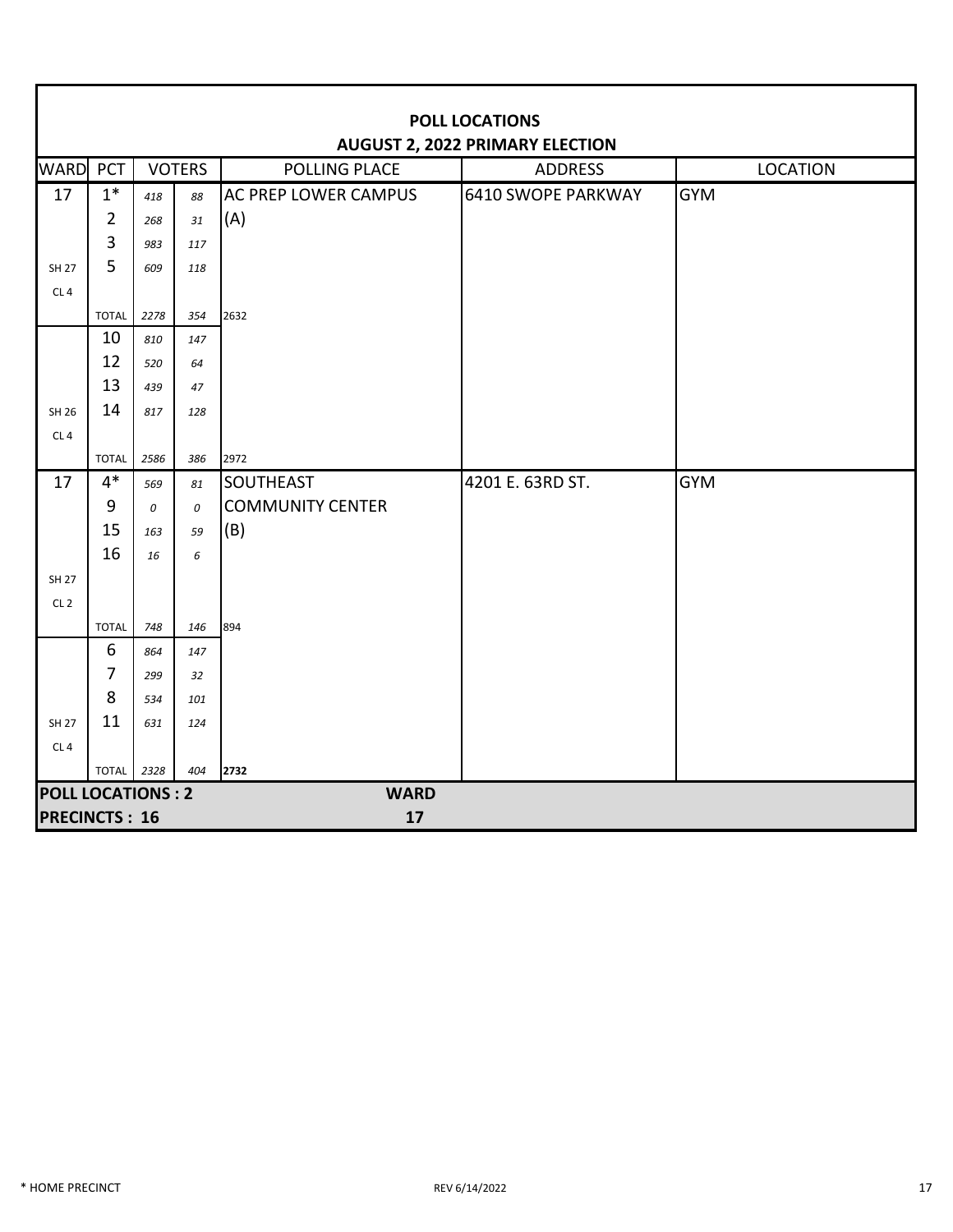|                          | <b>POLL LOCATIONS</b><br><b>AUGUST 2, 2022 PRIMARY ELECTION</b> |              |               |                         |                    |                       |  |  |  |  |
|--------------------------|-----------------------------------------------------------------|--------------|---------------|-------------------------|--------------------|-----------------------|--|--|--|--|
| <b>WARD</b>              | <b>PCT</b>                                                      |              | <b>VOTERS</b> | POLLING PLACE           | <b>ADDRESS</b>     | <b>LOCATION</b>       |  |  |  |  |
| 18                       | $1*$                                                            | 640          | 196           | MARLBOROUGH             | 8200 PASEO BLVD.   | <b>GYM</b>            |  |  |  |  |
|                          |                                                                 |              |               | <b>COMMUNITY CENTER</b> |                    |                       |  |  |  |  |
|                          |                                                                 |              |               | (A)                     |                    |                       |  |  |  |  |
| SH 26                    |                                                                 |              |               |                         |                    |                       |  |  |  |  |
| CL1                      |                                                                 |              |               |                         |                    |                       |  |  |  |  |
|                          | <b>TOTAL</b>                                                    | 640          | 196           | 836                     |                    |                       |  |  |  |  |
|                          | $\overline{2}$                                                  | 561          | 119           |                         |                    |                       |  |  |  |  |
|                          | 3                                                               | 771          | 151           |                         |                    |                       |  |  |  |  |
|                          | 4                                                               | 300          | 59            |                         |                    |                       |  |  |  |  |
|                          | 6                                                               | 185          | 40            |                         |                    |                       |  |  |  |  |
|                          | 8                                                               | 0            | 0             |                         |                    |                       |  |  |  |  |
|                          | $9\,$<br>10                                                     | 671          | 83            |                         |                    |                       |  |  |  |  |
|                          | 12                                                              | 709<br>485   | 91<br>71      |                         |                    |                       |  |  |  |  |
|                          | 13                                                              | $\mathbf{1}$ | 0             |                         |                    |                       |  |  |  |  |
|                          | 15                                                              | 87           | 28            |                         |                    |                       |  |  |  |  |
|                          | 16                                                              | 89           | 15            |                         |                    |                       |  |  |  |  |
| SH 26                    | 17                                                              | 44           | 5             |                         |                    |                       |  |  |  |  |
| CL <sub>4</sub>          |                                                                 |              |               |                         |                    |                       |  |  |  |  |
|                          | <b>TOTAL</b>                                                    | 3903         | 662           | 4565                    |                    |                       |  |  |  |  |
| 18                       | $5*$                                                            | 490          | 80            | <b>GREGORY HILLS</b>    | 7020 JAMES A. REED | <b>CHRISTIAN LIFE</b> |  |  |  |  |
|                          | $\overline{7}$                                                  | 203          | 76            | <b>CHURCH OF GOD</b>    | <b>ROAD</b>        | <b>CENTER-BACK OF</b> |  |  |  |  |
|                          |                                                                 |              |               | (B)                     |                    | <b>PARKING LOT</b>    |  |  |  |  |
| SH 26                    |                                                                 |              |               |                         |                    |                       |  |  |  |  |
| CL <sub>4</sub>          |                                                                 |              |               |                         |                    |                       |  |  |  |  |
|                          | <b>TOTAL</b>                                                    | 693          | 156           | 849                     |                    |                       |  |  |  |  |
|                          | 11                                                              | 726          | 124           |                         |                    |                       |  |  |  |  |
|                          | 14                                                              | 676          | 65            |                         |                    |                       |  |  |  |  |
|                          |                                                                 |              |               |                         |                    |                       |  |  |  |  |
| SH 27<br>CL <sub>4</sub> |                                                                 |              |               |                         |                    |                       |  |  |  |  |
|                          | TOTAL 1402                                                      |              | 189           | 1591                    |                    |                       |  |  |  |  |
| <b>POLL LOCATIONS: 2</b> |                                                                 |              |               | <b>WARD</b>             |                    |                       |  |  |  |  |
| <b>PRECINCTS: 17</b>     |                                                                 |              |               | 18                      |                    |                       |  |  |  |  |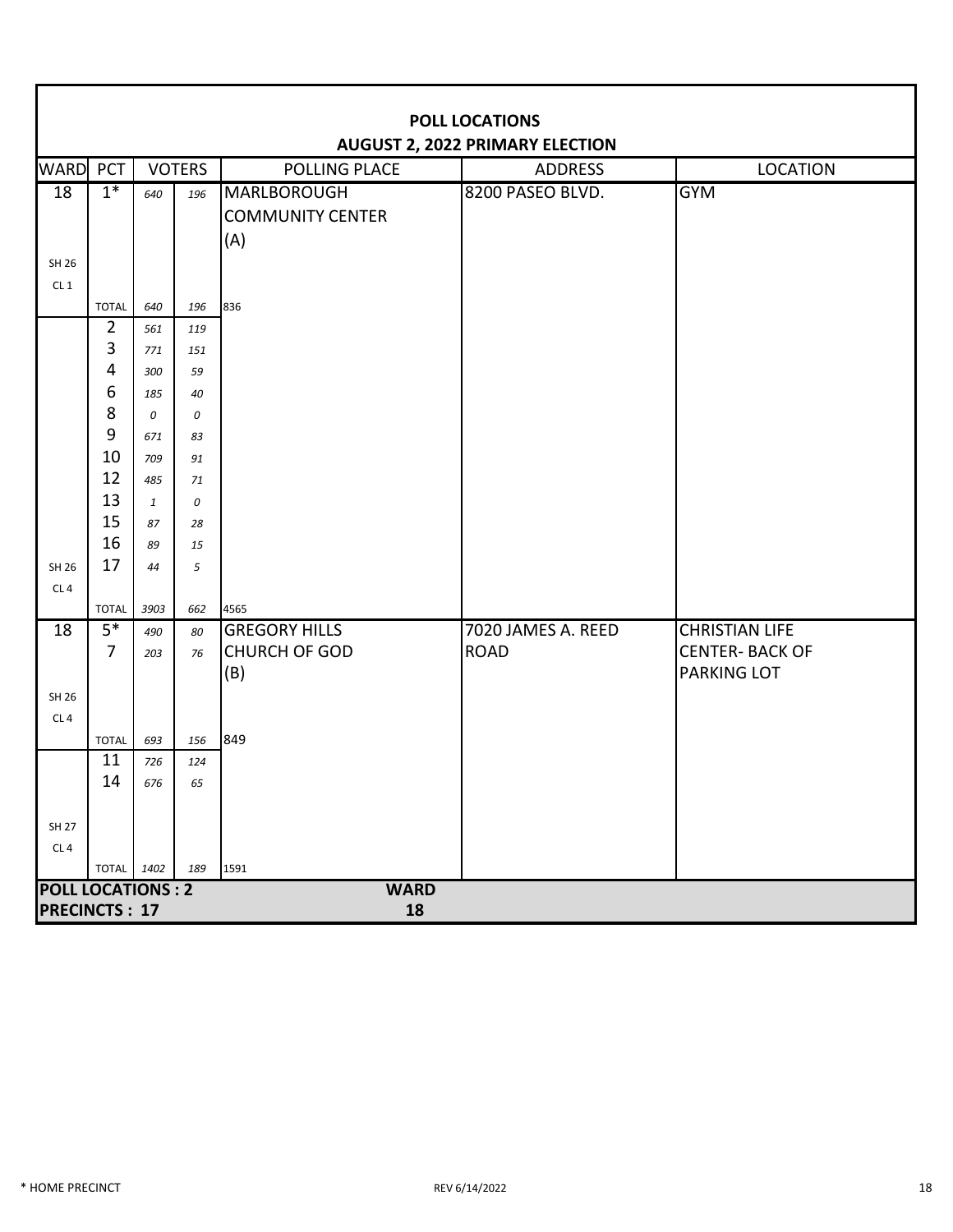|                          | <b>POLL LOCATIONS</b><br><b>AUGUST 2, 2022 PRIMARY ELECTION</b> |                |               |                           |                  |                               |  |  |  |  |
|--------------------------|-----------------------------------------------------------------|----------------|---------------|---------------------------|------------------|-------------------------------|--|--|--|--|
| WARD                     | PCT                                                             |                | <b>VOTERS</b> | POLLING PLACE             | <b>ADDRESS</b>   | <b>LOCATION</b>               |  |  |  |  |
| 19                       | $1^\ast$                                                        | 889            | 137           | <b>EVANGEL CHURCH</b>     | 1414 E. 103RD ST | FELLOWSHIP HALL- PARK IN REAR |  |  |  |  |
|                          | 3                                                               | 58             | 15            | (A)                       |                  |                               |  |  |  |  |
|                          | 6                                                               | 0              | 0             |                           |                  |                               |  |  |  |  |
|                          | $\overline{7}$                                                  | 31             | 9             |                           |                  |                               |  |  |  |  |
|                          | $\mathsf 9$                                                     | 700            | 132           |                           |                  |                               |  |  |  |  |
|                          | 14                                                              | 283            | 36            |                           |                  |                               |  |  |  |  |
| SH 37                    | 16                                                              | 232            | 126           |                           |                  |                               |  |  |  |  |
| CL4                      | 22                                                              | 1217           | 170           |                           |                  |                               |  |  |  |  |
|                          |                                                                 |                |               |                           |                  |                               |  |  |  |  |
| HM                       | <b>TOTAL</b>                                                    | 3410           | 625           | 4035                      |                  |                               |  |  |  |  |
| 19                       | $\overline{4}$                                                  | 326            | 56            |                           |                  |                               |  |  |  |  |
|                          | 15                                                              | 845            | 102           |                           |                  |                               |  |  |  |  |
| SH 37                    |                                                                 |                |               |                           |                  |                               |  |  |  |  |
| CL4                      | <b>TOTAL</b>                                                    | 1171           | 158           | 1329                      |                  |                               |  |  |  |  |
| 19                       | $2*$                                                            | 344            | 56            | <b>CENTER HIGH SCHOOL</b> | 8715 HOLMES ROAD | <b>GYM</b>                    |  |  |  |  |
|                          | 12                                                              | 0              | $\cal O$      | (B)                       |                  |                               |  |  |  |  |
|                          | 13                                                              | 19             | 6             |                           |                  |                               |  |  |  |  |
| SH 26                    | 18                                                              | 105            | 16            |                           |                  |                               |  |  |  |  |
| CL <sub>4</sub>          | 19                                                              | 432            | 183           |                           |                  |                               |  |  |  |  |
| HM                       | 21                                                              | 3              | 0             |                           |                  |                               |  |  |  |  |
|                          | <b>TOTAL</b>                                                    | 903            | 261           | 1164                      |                  |                               |  |  |  |  |
|                          | 5                                                               | $\overline{2}$ | 0             |                           |                  |                               |  |  |  |  |
|                          | 10                                                              | 83             | 23            |                           |                  |                               |  |  |  |  |
|                          | 11                                                              | 364            | 78            |                           |                  |                               |  |  |  |  |
|                          | 17                                                              | 394            | 54            |                           |                  |                               |  |  |  |  |
|                          | 20                                                              | 167            | 23            |                           |                  |                               |  |  |  |  |
| SH 26                    | 23                                                              | 0              | 0             |                           |                  |                               |  |  |  |  |
| CL4                      |                                                                 |                |               |                           |                  |                               |  |  |  |  |
|                          | <b>TOTAL</b>                                                    | 1010           | 178           | 1188                      |                  |                               |  |  |  |  |
|                          | 8                                                               | 411            | 90            |                           |                  |                               |  |  |  |  |
| SH 26                    |                                                                 |                |               |                           |                  |                               |  |  |  |  |
| CL1                      |                                                                 |                |               |                           |                  |                               |  |  |  |  |
|                          |                                                                 | 411            | 90            | 501                       |                  |                               |  |  |  |  |
| <b>POLL LOCATIONS: 2</b> |                                                                 |                |               | <b>WARD</b>               |                  |                               |  |  |  |  |
| <b>PRECINCTS: 23</b>     |                                                                 |                |               | ${\bf 19}$                |                  |                               |  |  |  |  |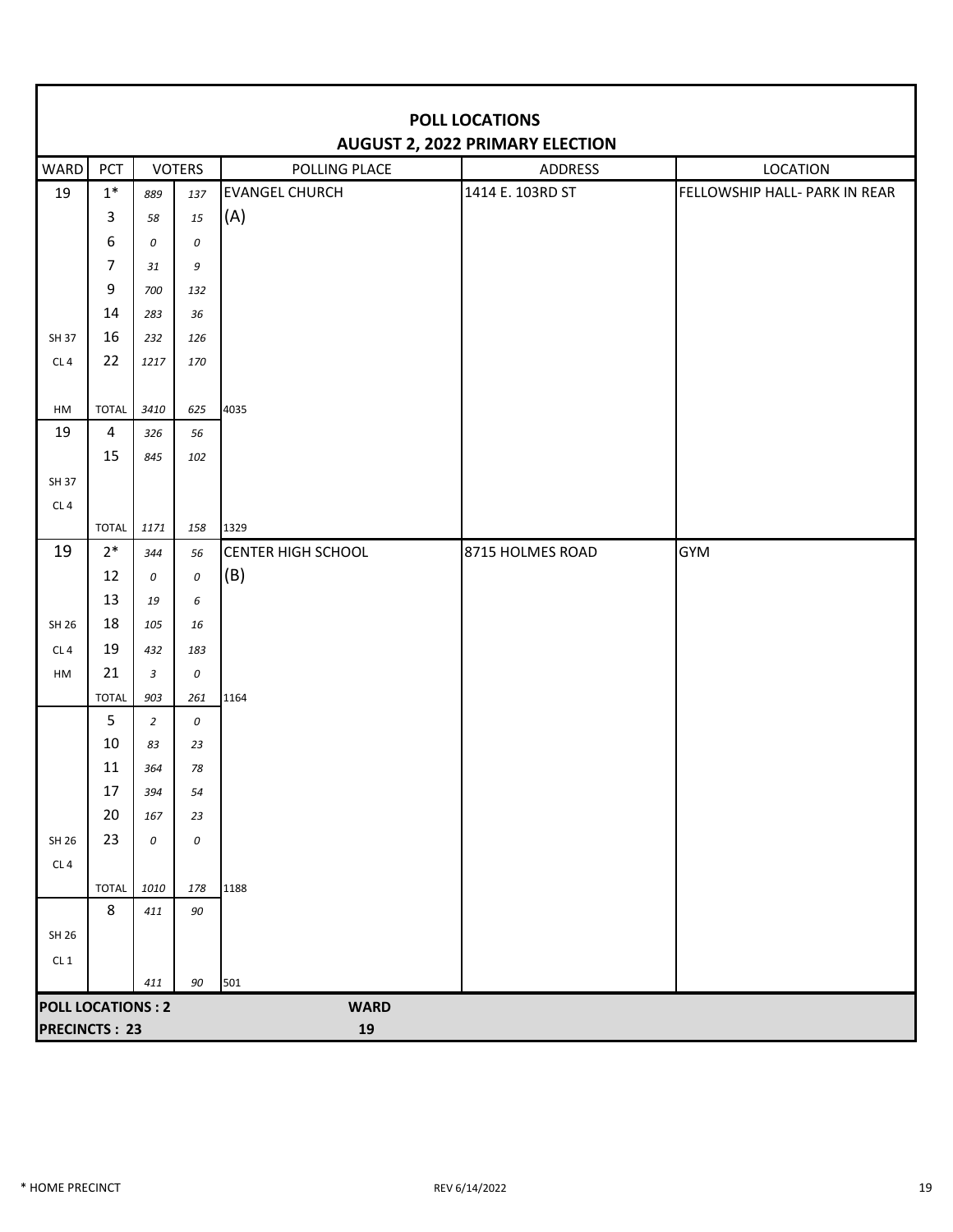|                          | <b>POLL LOCATIONS</b><br><b>AUGUST 2, 2022 PRIMARY ELECTION</b> |      |               |                             |                   |                               |  |  |  |  |
|--------------------------|-----------------------------------------------------------------|------|---------------|-----------------------------|-------------------|-------------------------------|--|--|--|--|
| <b>WARD</b>              | PCT                                                             |      | <b>VOTERS</b> | <b>POLLING PLACE</b>        | <b>ADDRESS</b>    | <b>LOCATION</b>               |  |  |  |  |
| 20                       | $1*$                                                            | 402  | 45            | <b>UNITED BELIEVERS</b>     | 5600 E. 112TH TER | <b>FELLOWSHIP HALL</b>        |  |  |  |  |
|                          | $\mathbf{3}$                                                    | 192  | 53            | <b>COMMUNITY CHURCH</b>     |                   |                               |  |  |  |  |
|                          | $\overline{7}$                                                  | 468  | 117           | (A)                         |                   |                               |  |  |  |  |
| SH 37                    | 8                                                               | 1000 | 245           |                             |                   |                               |  |  |  |  |
| CL <sub>4</sub>          | 9                                                               | 968  | 157           |                             |                   |                               |  |  |  |  |
| HM                       |                                                                 |      |               |                             |                   |                               |  |  |  |  |
|                          | <b>TOTAL</b>                                                    | 3030 | 617           | 3647                        |                   |                               |  |  |  |  |
|                          | 10                                                              | 11   | $\mathbf{1}$  |                             |                   |                               |  |  |  |  |
| SH 36                    |                                                                 |      |               |                             |                   |                               |  |  |  |  |
| CL <sub>4</sub>          |                                                                 |      |               |                             |                   |                               |  |  |  |  |
| HM                       |                                                                 |      |               |                             |                   |                               |  |  |  |  |
|                          | <b>TOTAL</b><br>11                                              | 11   | $\mathbf{1}$  | 12                          |                   |                               |  |  |  |  |
|                          |                                                                 | 354  | 79            |                             |                   |                               |  |  |  |  |
| SH 36                    |                                                                 |      |               |                             |                   |                               |  |  |  |  |
| CL <sub>4</sub>          |                                                                 |      |               |                             |                   |                               |  |  |  |  |
|                          | <b>TOTAL</b>                                                    | 354  | 79            | 433                         |                   |                               |  |  |  |  |
| 20                       | $2*$                                                            | 1623 | 192           | <b>ST CATHERINES PARISH</b> | 4101 E. 105TH TER | <b>RUYSSER HALL- ENTRANCE</b> |  |  |  |  |
|                          |                                                                 |      |               | (B)                         |                   | ON 106TH TER                  |  |  |  |  |
|                          |                                                                 |      |               |                             |                   |                               |  |  |  |  |
| SH 37                    |                                                                 |      |               |                             |                   |                               |  |  |  |  |
| CL1                      |                                                                 |      |               |                             |                   |                               |  |  |  |  |
|                          | <b>TOTAL</b>                                                    | 1623 | 192           | 1815                        |                   |                               |  |  |  |  |
|                          | 4                                                               | 891  | 99            |                             |                   |                               |  |  |  |  |
| SH 37                    | 5                                                               | 813  | 129           |                             |                   |                               |  |  |  |  |
| CL4                      |                                                                 |      |               |                             |                   |                               |  |  |  |  |
| HM                       |                                                                 |      |               |                             |                   |                               |  |  |  |  |
|                          | <b>TOTAL</b>                                                    | 1704 | 228           | 1932                        |                   |                               |  |  |  |  |
|                          | 6                                                               | 534  | 58            |                             |                   |                               |  |  |  |  |
| SH 37                    |                                                                 |      |               |                             |                   |                               |  |  |  |  |
| CL <sub>4</sub>          |                                                                 |      |               |                             |                   |                               |  |  |  |  |
|                          | <b>TOTAL</b>                                                    | 534  | 58            | 592                         |                   |                               |  |  |  |  |
| <b>POLL LOCATIONS: 2</b> |                                                                 |      |               | <b>WARD</b>                 |                   |                               |  |  |  |  |
| <b>PRECINCTS: 11</b>     |                                                                 |      |               | 20                          |                   |                               |  |  |  |  |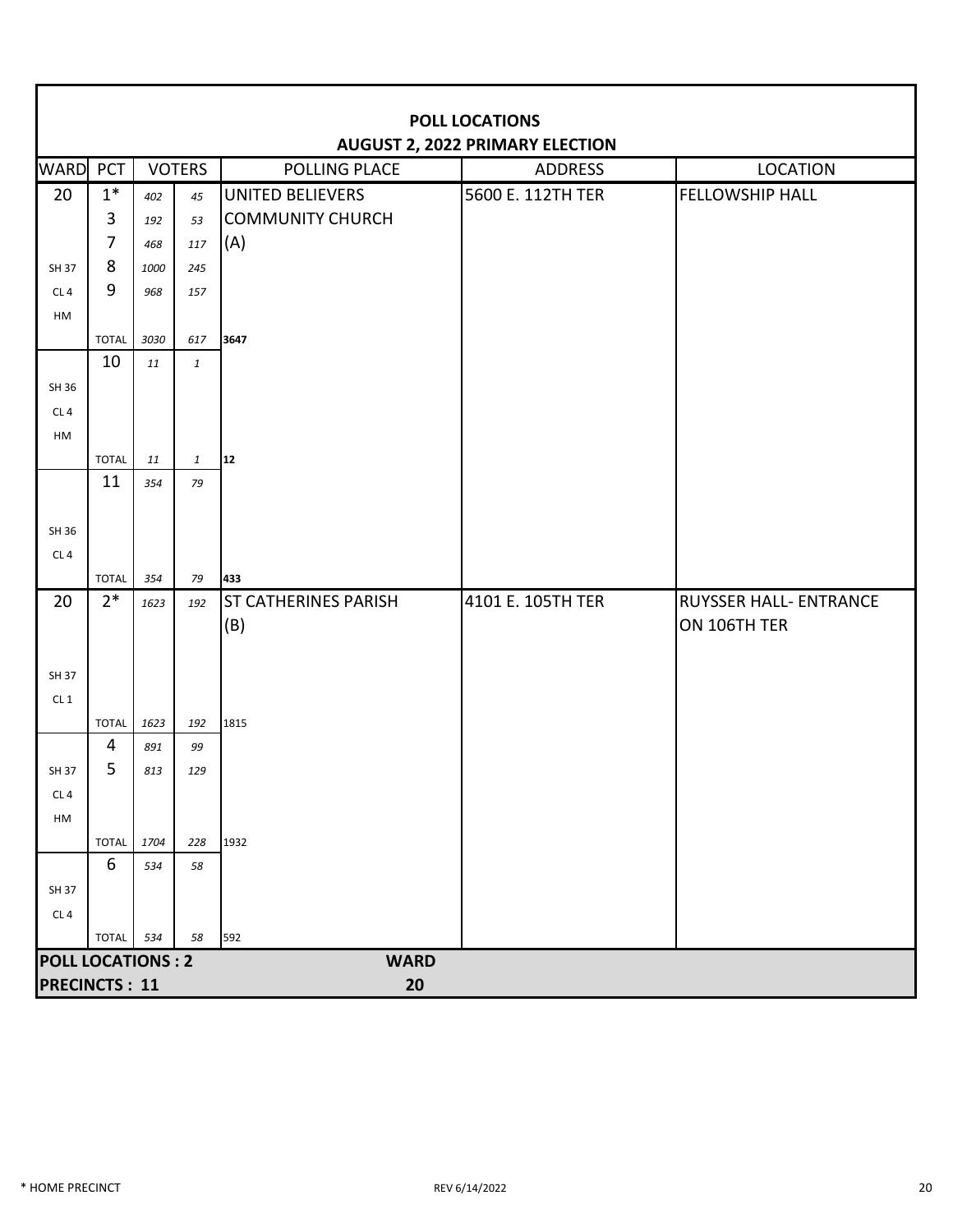|                                                  | <b>POLL LOCATIONS</b><br><b>AUGUST 2, 2022 PRIMARY ELECTION</b> |             |                |                                        |                  |                        |  |  |  |  |
|--------------------------------------------------|-----------------------------------------------------------------|-------------|----------------|----------------------------------------|------------------|------------------------|--|--|--|--|
| WARD                                             | <b>PCT</b>                                                      |             | <b>VOTERS</b>  | <b>POLLING PLACE</b>                   | <b>ADDRESS</b>   | <b>LOCATION</b>        |  |  |  |  |
| $\overline{22}$                                  | $1*$                                                            | 806         | 76             | <b>MARTIN CITY ELEM. SCHOOL</b><br>(A) | 201 E. 133RD ST  | <b>GYM</b>             |  |  |  |  |
| SH 36                                            |                                                                 |             |                |                                        |                  |                        |  |  |  |  |
| CL1                                              |                                                                 |             |                |                                        |                  |                        |  |  |  |  |
|                                                  | <b>TOTAL</b>                                                    | 806         | 76             | 882                                    |                  |                        |  |  |  |  |
|                                                  | 9                                                               | 720         | 118            |                                        |                  |                        |  |  |  |  |
|                                                  | 10                                                              | 959         | 99             |                                        |                  |                        |  |  |  |  |
| SH 36                                            | 12                                                              | 487         | 66             |                                        |                  |                        |  |  |  |  |
| CL4                                              |                                                                 |             |                |                                        |                  |                        |  |  |  |  |
|                                                  |                                                                 | 2166        | 283            | 2449                                   |                  |                        |  |  |  |  |
| $\overline{22}$                                  | $2*$                                                            | 1133        | 133            | <b>ANNUNCIATION GREEK CH</b>           | 12001 WORNALL RD | <b>FELLOWSHIP HALL</b> |  |  |  |  |
|                                                  | 8                                                               | 904         | 145            | (B)                                    |                  |                        |  |  |  |  |
| SH 36                                            |                                                                 |             |                |                                        |                  |                        |  |  |  |  |
| CL1                                              |                                                                 |             |                |                                        |                  |                        |  |  |  |  |
|                                                  | <b>TOTAL</b>                                                    | 2037        | 278            | 2315                                   |                  |                        |  |  |  |  |
|                                                  | 11                                                              | 100         | 9              |                                        |                  |                        |  |  |  |  |
| SH 36                                            |                                                                 |             |                |                                        |                  |                        |  |  |  |  |
| CL4                                              |                                                                 |             |                |                                        |                  |                        |  |  |  |  |
| HM                                               |                                                                 |             |                |                                        |                  |                        |  |  |  |  |
|                                                  | <b>TOTAL</b>                                                    | 100         | 9              | 109                                    |                  |                        |  |  |  |  |
| 22                                               | $3*$                                                            | 946         | 232            | <b>FIRST CHURCH OF</b>                 | 11811 STATE LINE | <b>FRONT FOYER -</b>   |  |  |  |  |
|                                                  | 4                                                               | 602         | 49             | <b>THE NAZARENE</b>                    | <b>ROAD</b>      | <b>WEST ENTRANCE</b>   |  |  |  |  |
|                                                  |                                                                 |             |                | (C)                                    |                  |                        |  |  |  |  |
| SH 37                                            |                                                                 |             |                |                                        |                  |                        |  |  |  |  |
| CL1                                              |                                                                 |             |                |                                        |                  |                        |  |  |  |  |
|                                                  | <b>TOTAL</b><br>$\overline{5}$                                  | 1548<br>636 | 281<br>64      | 1829                                   |                  |                        |  |  |  |  |
|                                                  | 6                                                               | 879         | 85             |                                        |                  |                        |  |  |  |  |
|                                                  | 7                                                               | 403         | 47             |                                        |                  |                        |  |  |  |  |
| SH 36                                            | 13                                                              | 33          | $\overline{2}$ |                                        |                  |                        |  |  |  |  |
| CL1                                              |                                                                 |             |                |                                        |                  |                        |  |  |  |  |
|                                                  | <b>TOTAL</b>                                                    | 1951        | 198            |                                        |                  |                        |  |  |  |  |
|                                                  | 14                                                              | 0           | 0              |                                        |                  |                        |  |  |  |  |
| SH 37                                            |                                                                 |             |                |                                        |                  |                        |  |  |  |  |
| CL4                                              |                                                                 |             |                |                                        |                  |                        |  |  |  |  |
|                                                  |                                                                 | 0           | 0              | $\overline{0}$                         |                  |                        |  |  |  |  |
| <b>POLL LOCATIONS: 3</b><br><b>PRECINCTS: 14</b> |                                                                 |             |                | <b>WARD</b><br>22                      |                  |                        |  |  |  |  |
|                                                  |                                                                 |             |                |                                        |                  |                        |  |  |  |  |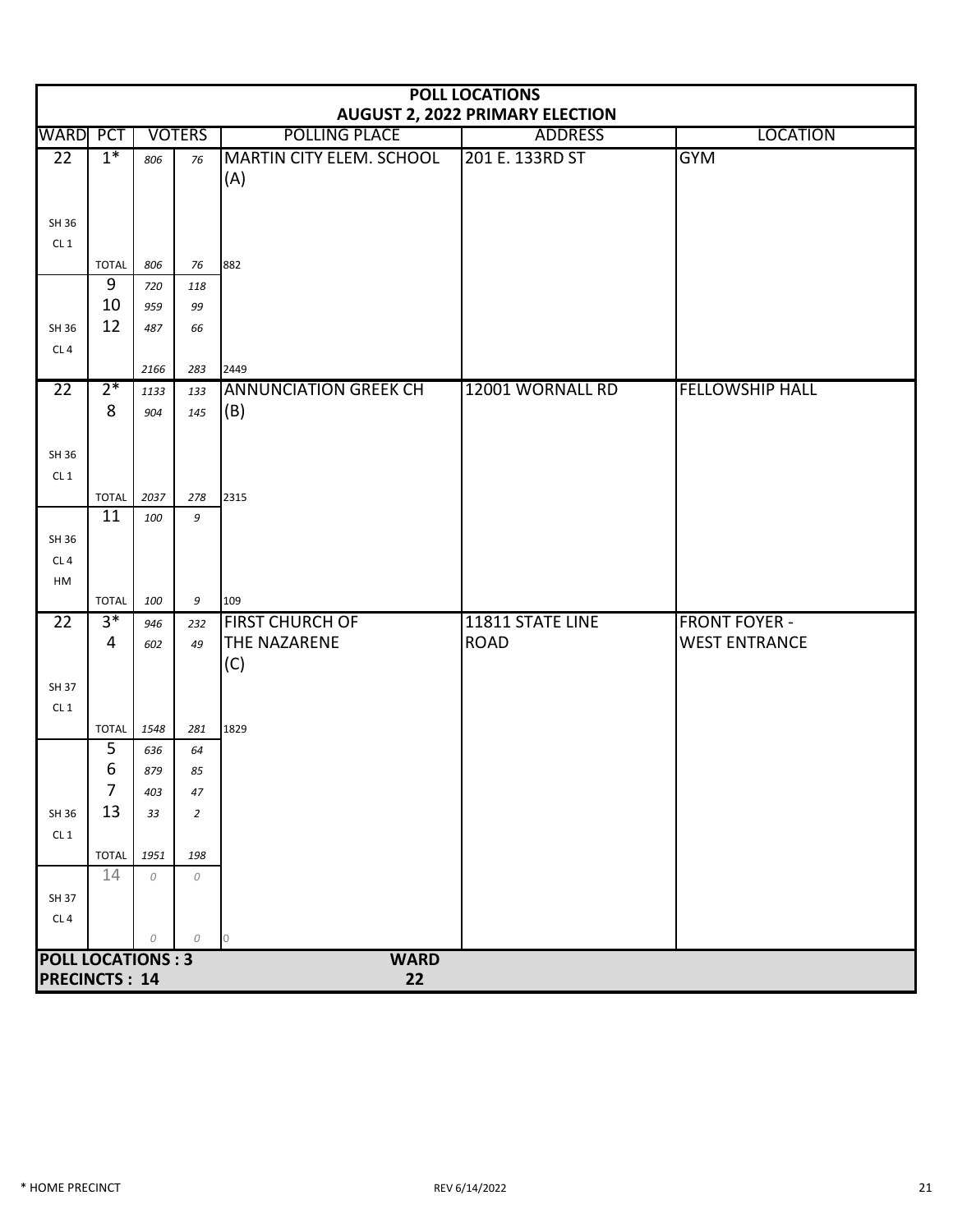|                                 | <b>POLL LOCATIONS</b><br><b>AUGUST 2, 2022 PRIMARY ELECTION</b> |             |               |                                                         |                 |                        |  |  |  |  |
|---------------------------------|-----------------------------------------------------------------|-------------|---------------|---------------------------------------------------------|-----------------|------------------------|--|--|--|--|
| <b>WARD PCT</b>                 |                                                                 |             | <b>VOTERS</b> | POLLING PLACE                                           | <b>ADDRESS</b>  | <b>LOCATION</b>        |  |  |  |  |
| 23                              | $1*$                                                            | 129         | 16            | <b>FELLOWSHIP RIGHT</b><br><b>BAPTIST CHURCH</b><br>(A) | 4700 PITTMAN RD | <b>GYM</b>             |  |  |  |  |
| <b>SH 28</b><br>CL <sub>2</sub> |                                                                 |             |               |                                                         |                 |                        |  |  |  |  |
|                                 | <b>TOTAL</b>                                                    | 129         | 16            | 145                                                     |                 |                        |  |  |  |  |
|                                 | $\overline{2}$                                                  | 237         | 95            |                                                         |                 |                        |  |  |  |  |
|                                 | 8                                                               | 83          | 11            |                                                         |                 |                        |  |  |  |  |
|                                 | 10                                                              | 0           | 0             |                                                         |                 |                        |  |  |  |  |
| <b>SH 22</b>                    | 15                                                              | 0           | 0             |                                                         |                 |                        |  |  |  |  |
| CL <sub>2</sub>                 |                                                                 |             |               |                                                         |                 |                        |  |  |  |  |
|                                 | <b>TOTAL</b>                                                    | 320         | 106           | 426                                                     |                 |                        |  |  |  |  |
|                                 | 3                                                               | 119         | 6             |                                                         |                 |                        |  |  |  |  |
|                                 | 5                                                               | 572         | 55            |                                                         |                 |                        |  |  |  |  |
|                                 | $\boldsymbol{6}$                                                | 550         | 41            |                                                         |                 |                        |  |  |  |  |
|                                 | $\overline{7}$                                                  | 1445        | 187           |                                                         |                 |                        |  |  |  |  |
| <b>SH 28</b>                    | 14                                                              | 265         | 31            |                                                         |                 |                        |  |  |  |  |
| CL <sub>2</sub>                 |                                                                 |             |               |                                                         |                 |                        |  |  |  |  |
|                                 | <b>TOTAL</b>                                                    | 2951        | 320           | 3271                                                    |                 |                        |  |  |  |  |
| $\overline{23}$                 | $4*$                                                            | 1435        | 142           | <b>EBENEZER BAPTIST</b>                                 | 8640 SNI-A-BAR  | <b>UPSTAIRS -</b>      |  |  |  |  |
|                                 |                                                                 |             |               | <b>CHURCH</b>                                           | <b>ROAD</b>     | <b>FELLOWSHIP HALL</b> |  |  |  |  |
| SH 35                           |                                                                 |             |               | (B)                                                     |                 |                        |  |  |  |  |
| CL <sub>2</sub>                 |                                                                 |             |               |                                                         |                 |                        |  |  |  |  |
|                                 | <b>TOTAL</b>                                                    | 1435        | 142           | 1577                                                    |                 |                        |  |  |  |  |
|                                 | $\overline{9}$<br>11                                            | 461         | 38            |                                                         |                 |                        |  |  |  |  |
|                                 |                                                                 | 608         | 88            |                                                         |                 |                        |  |  |  |  |
| <b>SH 28</b>                    |                                                                 |             |               |                                                         |                 |                        |  |  |  |  |
| CL <sub>2</sub>                 |                                                                 |             |               |                                                         |                 |                        |  |  |  |  |
|                                 | <b>TOTAL</b><br>12                                              | 1069<br>369 | 126<br>63     | 1195                                                    |                 |                        |  |  |  |  |
|                                 | 13                                                              | 696         | 96            |                                                         |                 |                        |  |  |  |  |
|                                 |                                                                 |             |               |                                                         |                 |                        |  |  |  |  |
| SH 27                           |                                                                 |             |               |                                                         |                 |                        |  |  |  |  |
| CL2                             |                                                                 |             |               |                                                         |                 |                        |  |  |  |  |
|                                 | TOTAL 1065                                                      |             | 159           | 1224                                                    |                 |                        |  |  |  |  |
| <b>POLL LOCATIONS: 2</b>        |                                                                 |             |               | <b>WARD</b>                                             |                 |                        |  |  |  |  |
| <b>PRECINCTS: 15</b>            |                                                                 |             |               | 23                                                      |                 |                        |  |  |  |  |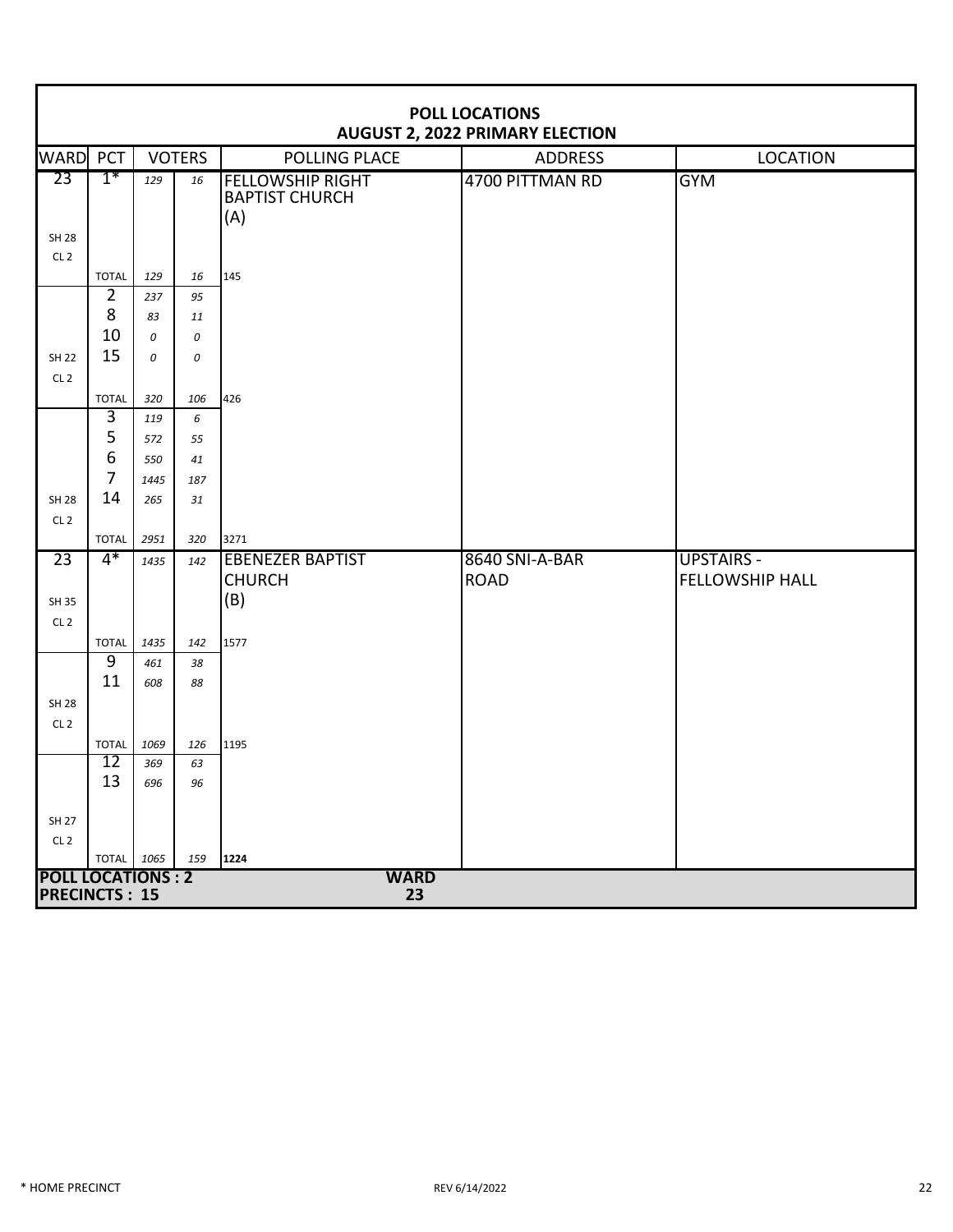|                          | <b>POLL LOCATIONS</b><br><b>AUGUST 2, 2022 PRIMARY ELECTION</b> |                       |                      |                                 |                     |                     |  |  |  |  |  |
|--------------------------|-----------------------------------------------------------------|-----------------------|----------------------|---------------------------------|---------------------|---------------------|--|--|--|--|--|
| <b>WARD</b>              | PCT                                                             |                       | <b>VOTERS</b>        | POLLING PLACE                   | <b>ADDRESS</b>      | <b>LOCATION</b>     |  |  |  |  |  |
| $\overline{24}$          | $1^*$                                                           | 625                   | 95                   | LANE AVE BAPTIST CHURCH         | 9003 E. 87TH ST     | <b>BASEMENT</b>     |  |  |  |  |  |
|                          | 24                                                              | 181                   | 15                   | (A)                             |                     |                     |  |  |  |  |  |
| SH 35                    | 25                                                              | 499                   | 33                   |                                 |                     |                     |  |  |  |  |  |
| CL <sub>4</sub>          |                                                                 |                       |                      |                                 |                     |                     |  |  |  |  |  |
| HM                       |                                                                 |                       |                      |                                 |                     |                     |  |  |  |  |  |
|                          | <b>TOTAL</b>                                                    | 1305                  | 143                  | 1448                            |                     |                     |  |  |  |  |  |
| SH 26                    | $\overline{26}$                                                 | 505                   | 42                   |                                 |                     |                     |  |  |  |  |  |
| CL <sub>4</sub>          | 27                                                              | 475                   | 47                   |                                 |                     |                     |  |  |  |  |  |
| HM                       |                                                                 |                       |                      |                                 |                     |                     |  |  |  |  |  |
| 24                       | <b>TOTAL</b><br>$8*$                                            | 980                   | 89                   | 1069<br><b>YELLOW ROCK BARN</b> | 8307 WESTRIDGE ROAD | <b>DINING ROOM</b>  |  |  |  |  |  |
|                          | 10                                                              | 757                   | 50                   | (B)                             |                     |                     |  |  |  |  |  |
|                          | 11                                                              | 635                   | 47                   |                                 |                     |                     |  |  |  |  |  |
|                          | 12                                                              | 24                    | 0                    |                                 |                     |                     |  |  |  |  |  |
|                          | 13                                                              | 8<br>280              | 0                    |                                 |                     |                     |  |  |  |  |  |
|                          | 18                                                              | 15                    | 11<br>$\overline{2}$ |                                 |                     |                     |  |  |  |  |  |
|                          | 20                                                              | 6                     | 0                    |                                 |                     |                     |  |  |  |  |  |
|                          | 21                                                              | 919                   | 103                  |                                 |                     |                     |  |  |  |  |  |
| SH 35                    | 22                                                              | 0                     | 0                    |                                 |                     |                     |  |  |  |  |  |
| CL <sub>6</sub>          |                                                                 |                       |                      |                                 |                     |                     |  |  |  |  |  |
|                          |                                                                 | 2644                  | 213                  | 2857                            |                     |                     |  |  |  |  |  |
| SH 35                    | 15                                                              | 11                    | 0                    |                                 |                     |                     |  |  |  |  |  |
| CL <sub>6</sub>          |                                                                 |                       |                      |                                 |                     |                     |  |  |  |  |  |
| HM                       |                                                                 |                       |                      |                                 |                     |                     |  |  |  |  |  |
|                          |                                                                 | 11                    | 0                    | 11                              |                     |                     |  |  |  |  |  |
| SH 35                    | 19                                                              | 24                    | 0                    |                                 |                     |                     |  |  |  |  |  |
| CL4                      |                                                                 |                       |                      |                                 |                     |                     |  |  |  |  |  |
|                          | <b>TOTAL</b>                                                    | 24                    | 0                    | 24                              |                     |                     |  |  |  |  |  |
| 24                       | $2*$                                                            | 1410                  | 119                  | DISABLED AMERICAN VETERANS      | 14605 US 40 HWY     | <b>MEETING ROOM</b> |  |  |  |  |  |
|                          | 3<br>9                                                          | 193                   | 12                   | (C)                             |                     |                     |  |  |  |  |  |
|                          | 16                                                              | 365<br>$\overline{4}$ | 20<br>0              |                                 |                     |                     |  |  |  |  |  |
| SH 35                    | 17                                                              | 929                   | 73                   |                                 |                     |                     |  |  |  |  |  |
| CL <sub>2</sub>          |                                                                 |                       |                      |                                 |                     |                     |  |  |  |  |  |
|                          | <b>TOTAL</b>                                                    | 2901                  | 224                  | 3125                            |                     |                     |  |  |  |  |  |
|                          | 4                                                               | 98                    | 10                   |                                 |                     |                     |  |  |  |  |  |
|                          | 5                                                               | 1128                  | 138                  |                                 |                     |                     |  |  |  |  |  |
| SH 35                    | 6                                                               | 0                     | 0                    |                                 |                     |                     |  |  |  |  |  |
| CL <sub>3</sub>          | 7                                                               | 29                    | 3                    |                                 |                     |                     |  |  |  |  |  |
|                          | <b>TOTAL</b>                                                    | 1255                  | 151                  | 1406                            |                     |                     |  |  |  |  |  |
|                          | 14                                                              | 28                    | $\mathbf{1}$         |                                 |                     |                     |  |  |  |  |  |
| SH 35                    | 23                                                              | 0                     | 0                    |                                 |                     |                     |  |  |  |  |  |
| CL <sub>6</sub>          |                                                                 |                       |                      |                                 |                     |                     |  |  |  |  |  |
|                          | <b>TOTAL</b>                                                    | 28                    | 1                    | 29                              |                     |                     |  |  |  |  |  |
| <b>POLL LOCATIONS: 3</b> |                                                                 |                       |                      | <b>WARD</b>                     |                     |                     |  |  |  |  |  |
| <b>PRECINCTS: 27</b>     |                                                                 |                       |                      | 24                              |                     |                     |  |  |  |  |  |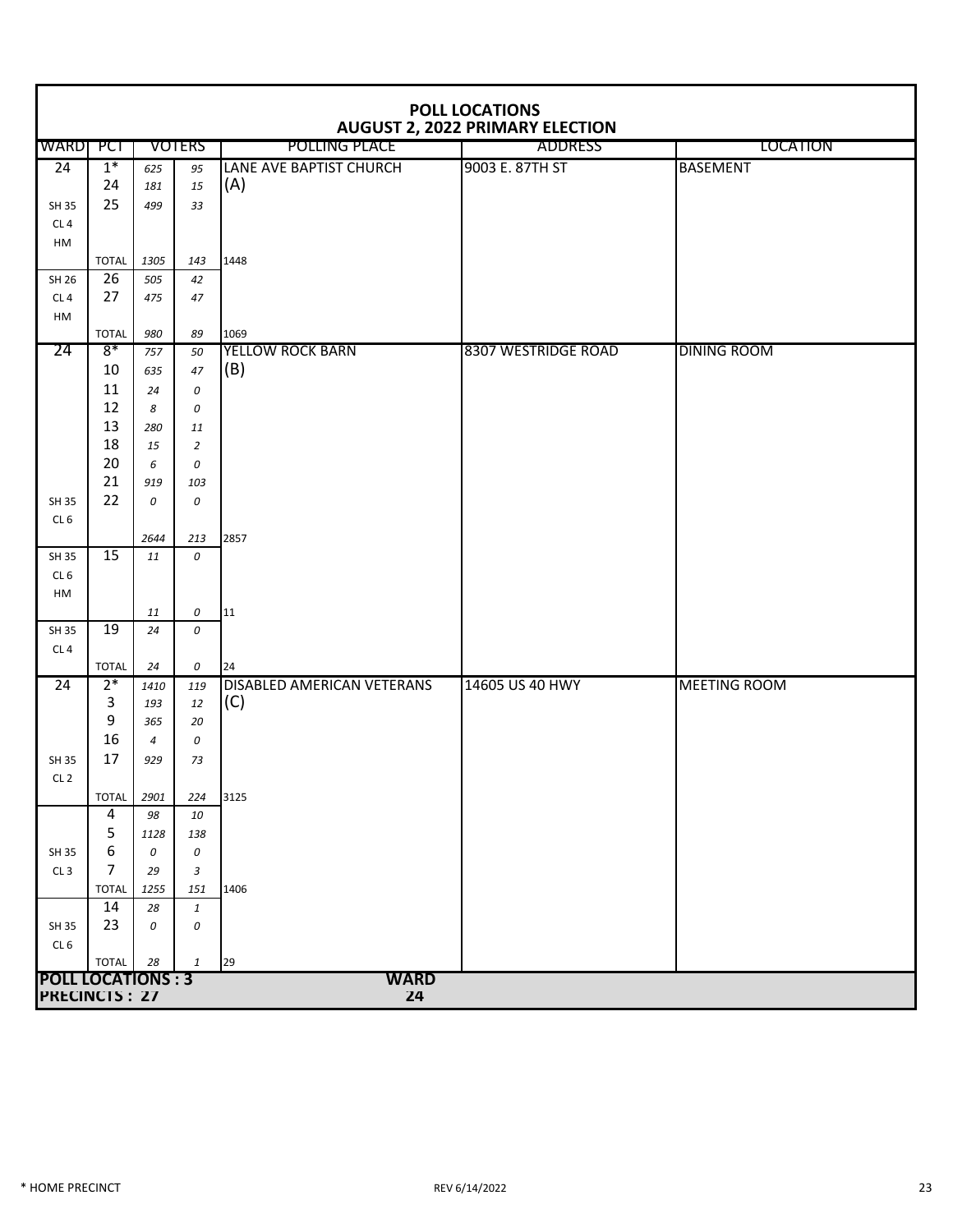|                                    | POLL LOCATIONS<br><b>AUGUST 2, 2022 PRIMARY ELECTION</b> |                |               |                            |                   |                   |  |  |  |  |  |  |  |
|------------------------------------|----------------------------------------------------------|----------------|---------------|----------------------------|-------------------|-------------------|--|--|--|--|--|--|--|
| <b>WARD PCT</b>                    |                                                          |                | <b>VOTERS</b> | <b>POLLING PLACE</b>       | <b>ADDRESS</b>    | <b>LOCATION</b>   |  |  |  |  |  |  |  |
| $\overline{25}$                    | $1*$                                                     | 1010           | 139           | <b>CONCORD FORTRESS OF</b> | 11050 W. LONGVIEW | <b>LARGE HALL</b> |  |  |  |  |  |  |  |
|                                    | 5                                                        | 836            | 162           | <b>HOPE CHURCH</b>         | <b>PKWY</b>       |                   |  |  |  |  |  |  |  |
| SH 37                              |                                                          |                |               | (A)                        |                   |                   |  |  |  |  |  |  |  |
| CL <sub>4</sub>                    |                                                          |                |               |                            |                   |                   |  |  |  |  |  |  |  |
| HM                                 |                                                          |                |               |                            |                   |                   |  |  |  |  |  |  |  |
|                                    | <b>TOTAL</b>                                             | 1846           | 301           | 2147                       |                   |                   |  |  |  |  |  |  |  |
|                                    | $\overline{4}$                                           | 10             | $\mathbf{1}$  |                            |                   |                   |  |  |  |  |  |  |  |
| SH 35                              |                                                          |                |               |                            |                   |                   |  |  |  |  |  |  |  |
| CL <sub>6</sub>                    |                                                          |                |               |                            |                   |                   |  |  |  |  |  |  |  |
| HM                                 |                                                          |                |               |                            |                   |                   |  |  |  |  |  |  |  |
|                                    | <b>TOTAL</b><br>$\overline{7}$                           | 10             | $\mathbf{1}$  | 11                         |                   |                   |  |  |  |  |  |  |  |
| SH 35                              |                                                          | $\overline{2}$ | 0             |                            |                   |                   |  |  |  |  |  |  |  |
| SS <sub>8</sub><br>CL <sub>6</sub> |                                                          |                |               |                            |                   |                   |  |  |  |  |  |  |  |
| HM                                 |                                                          |                |               |                            |                   |                   |  |  |  |  |  |  |  |
|                                    | <b>TOTAL</b>                                             | 2              | 0             | I2                         |                   |                   |  |  |  |  |  |  |  |
|                                    | 10                                                       | 289            | 9             |                            |                   |                   |  |  |  |  |  |  |  |
|                                    | 11                                                       | 41             | 5             |                            |                   |                   |  |  |  |  |  |  |  |
| SH 36                              |                                                          |                |               |                            |                   |                   |  |  |  |  |  |  |  |
| CL <sub>6</sub>                    |                                                          |                |               |                            |                   |                   |  |  |  |  |  |  |  |
|                                    | <b>TOTAL</b>                                             | 330            | 14            | 344                        |                   |                   |  |  |  |  |  |  |  |
| $\overline{25}$                    | $2*$                                                     | 47             | $\mathbf{1}$  | <b>RUSKIN HIGH SCHOOL</b>  | 7000 E. 111th St  | <b>GYM</b>        |  |  |  |  |  |  |  |
|                                    | $\boldsymbol{6}$                                         | 257            | 35            | (B)                        |                   |                   |  |  |  |  |  |  |  |
|                                    | 8                                                        | 2559           | 540           |                            |                   |                   |  |  |  |  |  |  |  |
|                                    | $9\,$                                                    | 923            | 114           |                            |                   |                   |  |  |  |  |  |  |  |
| SH 37                              | 13                                                       | 32             | $\mathbf{3}$  |                            |                   |                   |  |  |  |  |  |  |  |
| CL4                                | 15                                                       | 326            | 52            |                            |                   |                   |  |  |  |  |  |  |  |
| HM                                 |                                                          |                |               |                            |                   |                   |  |  |  |  |  |  |  |
|                                    | <b>TOTAL</b><br>3                                        | 4144<br>458    | 745<br>61     | 4889                       |                   |                   |  |  |  |  |  |  |  |
| SH 35                              | 14                                                       | 24             | 6             |                            |                   |                   |  |  |  |  |  |  |  |
| CL <sub>4</sub>                    |                                                          |                |               |                            |                   |                   |  |  |  |  |  |  |  |
| HM                                 |                                                          |                |               |                            |                   |                   |  |  |  |  |  |  |  |
|                                    | <b>TOTAL</b>                                             | 482            | 67            | 549                        |                   |                   |  |  |  |  |  |  |  |
| SH 37                              | 12                                                       | 0              | 0             |                            |                   |                   |  |  |  |  |  |  |  |
| SS8                                |                                                          |                |               |                            |                   |                   |  |  |  |  |  |  |  |
| CL4                                |                                                          |                |               |                            |                   |                   |  |  |  |  |  |  |  |
| ${\sf HM}$                         |                                                          |                |               |                            |                   |                   |  |  |  |  |  |  |  |
|                                    | TOTAL                                                    | ${\cal O}$     | 0             | $\overline{0}$             |                   |                   |  |  |  |  |  |  |  |
| <b>POLL LOCATIONS: 2</b>           |                                                          |                |               | <b>WARD</b>                |                   |                   |  |  |  |  |  |  |  |
|                                    |                                                          |                |               | <b>PRECINCTS: 15</b><br>25 |                   |                   |  |  |  |  |  |  |  |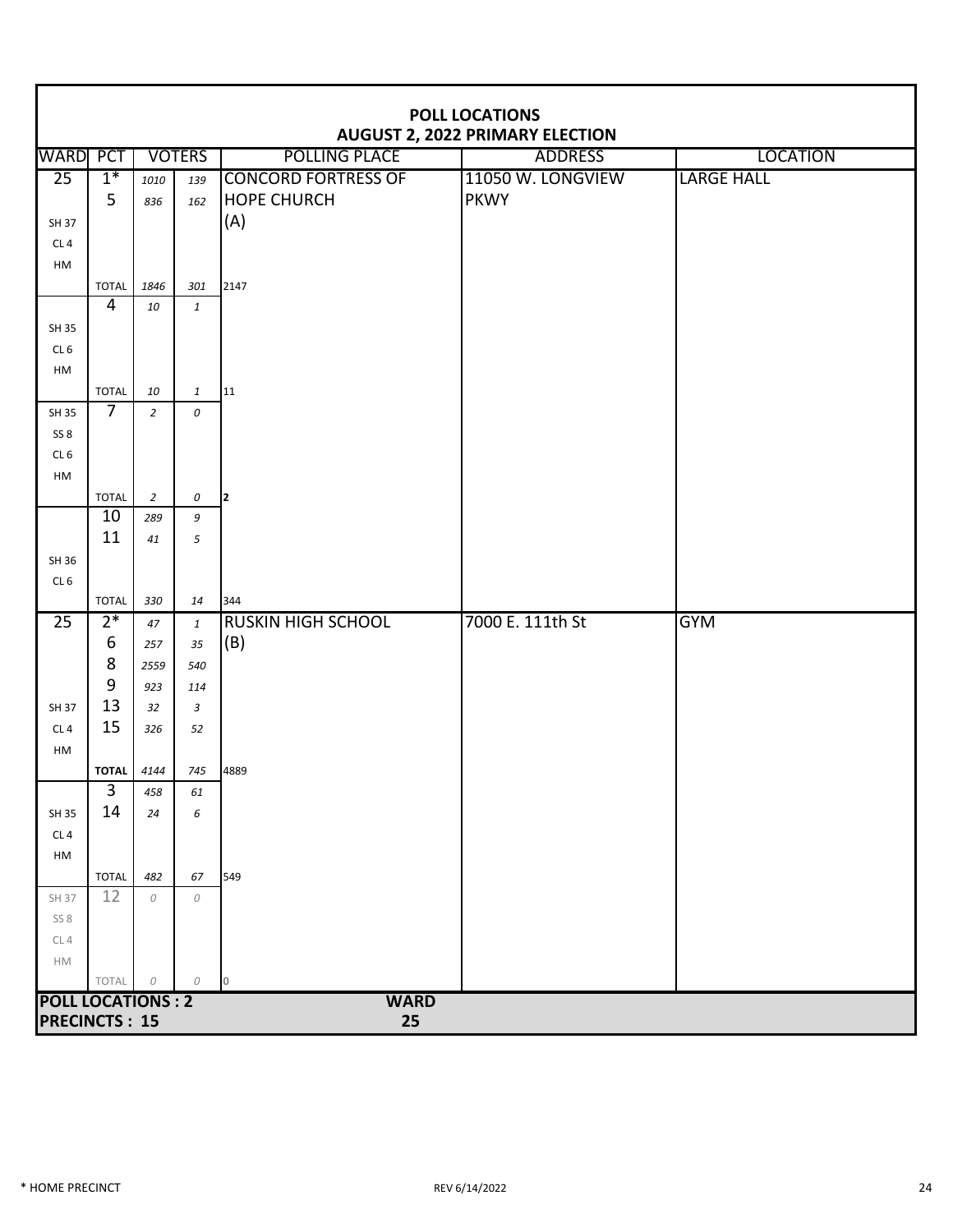| <b>POLL LOCATIONS</b><br><b>AUGUST 2, 2022 PRIMARY ELECTION</b> |                      |            |          |                            |                      |                 |
|-----------------------------------------------------------------|----------------------|------------|----------|----------------------------|----------------------|-----------------|
| <b>WARD</b>                                                     | PCT<br><b>VOTERS</b> |            |          | <b>POLLING PLACE</b>       | <b>ADDRESS</b>       | <b>LOCATION</b> |
| 26                                                              | $1*$                 | 769        | 108      | MILLENNIUM AT SANTA FE     | 8908 OLD SANTA FE RD | <b>GYM</b>      |
|                                                                 | 4                    | 1296       | 247      | <b>SCHOOL</b>              |                      |                 |
|                                                                 | 5                    | 385        | 59       | (A)                        |                      |                 |
| SH 26                                                           | 6                    | 785        | 87       |                            |                      |                 |
| CL4                                                             | 13                   | 291        | 33       |                            |                      |                 |
| HM                                                              |                      |            |          |                            |                      |                 |
|                                                                 | <b>TOTAL</b>         | 3526       | 534      | 4060                       |                      |                 |
| 26                                                              | $2*$                 | 197        | 36       | <b>HILLCREST COMMUNITY</b> | 10401 HILLCREST      | <b>GYM</b>      |
|                                                                 |                      |            |          | <b>CENTER</b>              | <b>ROAD</b>          |                 |
|                                                                 |                      |            |          | (B)                        |                      |                 |
| SH 35                                                           |                      |            |          |                            |                      |                 |
| CL <sub>4</sub>                                                 |                      |            |          |                            |                      |                 |
| HM                                                              |                      |            |          |                            |                      |                 |
|                                                                 | <b>TOTAL</b><br>$3*$ | 197        | 36       | 233                        |                      |                 |
|                                                                 | $\overline{7}$       | 458<br>273 | 61<br>57 |                            |                      |                 |
|                                                                 | 8                    | 508        | 51       |                            |                      |                 |
| SH 26                                                           | 9                    | 549        | 61       |                            |                      |                 |
| CL <sub>4</sub>                                                 | 11                   | 243        | 41       |                            |                      |                 |
| HM                                                              |                      |            |          |                            |                      |                 |
|                                                                 | <b>TOTAL</b>         | 2031       | 271      | 2302                       |                      |                 |
|                                                                 | 10                   | 996        | 154      |                            |                      |                 |
| SH 37                                                           | 12                   | 374        | 49       |                            |                      |                 |
| CL4                                                             |                      |            |          |                            |                      |                 |
| HM                                                              |                      |            |          |                            |                      |                 |
|                                                                 | TOTAL 1370           |            | 203      | 1573                       |                      |                 |
| <b>POLL LOCATIONS: 2</b><br><b>WARD</b>                         |                      |            |          |                            |                      |                 |
| <b>PRECINCTS: 13</b><br>26                                      |                      |            |          |                            |                      |                 |